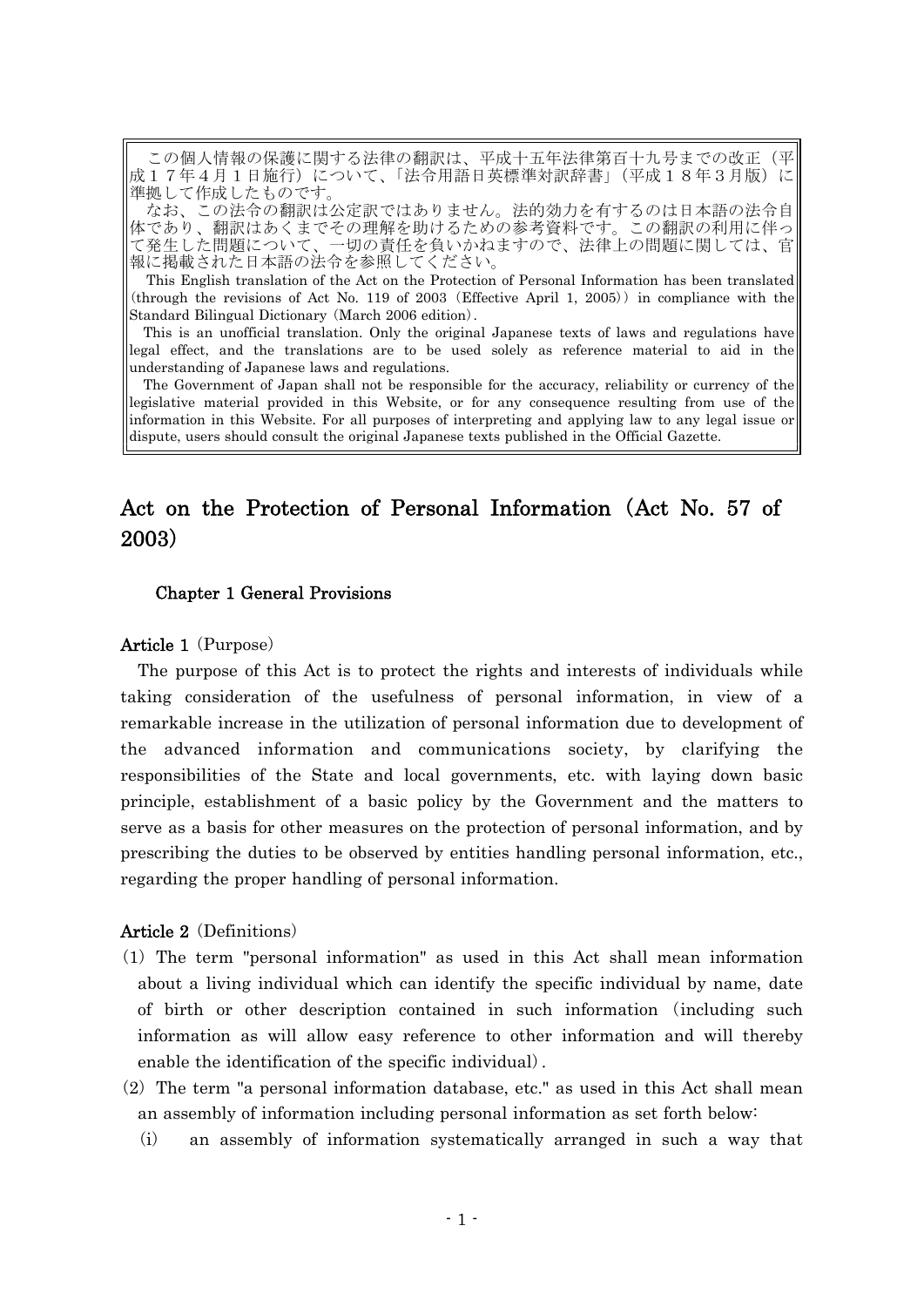specific personal information can be retrieved by a computer; or

- (ii) in addition to what is listed in the preceding item, an assembly of information designated by a Cabinet Order as being systematically arranged in such a way that specific personal information can be easily retrieved.
- (3) The term "a business operator handling personal information" as used in this Act shall mean a business operator using a personal information database, etc. for its business; however, the following entities shall be excluded;
	- (i) The State organs
	- (ii) Local governments
	- (iii) Incorporated administrative agencies, etc. (which means independent administrative agencies as provided in paragraph 1 of Article 2 of the Act on the Protection of Personal Information Held by Incorporated Administrative Agencies, etc. (Act No. 59 of 2003; the same shall apply hereinafter))
	- (iv) Local independent administrative institutions (which means local incorporated administrative agencies as provided in paragraph 1 of Article 2 of the Local Incorporated Administrative Agencies Law. Act No. 118 of 2003; the ( same shall apply hereinafter))
	- $(v)$  Entities specified by a Cabinet Order as having a little likelihood to harm the rights and interests of individuals considering the volume and the manner of utilization of personal information they handle.
- (4) The term "personal data" as used in this Act shall mean personal information constituting a personal information database, etc.
- (5) The term "retained personal data" as used in this Act shall mean such personal data over which a business operator handling personal information has the authority to disclose, to correct, add or delete the content, to discontinue its utilization, to erase, and to discontinue its provision to a third party, excluding the data which is specified by a Cabinet Order as harming public or other interests if its presence or absence is known and the data which will be erased within a period of no longer than one year that is specified by a Cabinet Order.
- $(6)$  The term "person" as to personal information as used in this Act shall mean a specific individual identified by personal information.

#### **Article 3** (Basic Principle)

In view of the fact that personal information should be handled cautiously under the philosophy of respecting the personalities of individuals, proper handling of personal information shall be promoted.

### Chapter 2 Responsibilities of the State and Local governments, etc.

Article 4 (Responsibilities of the State)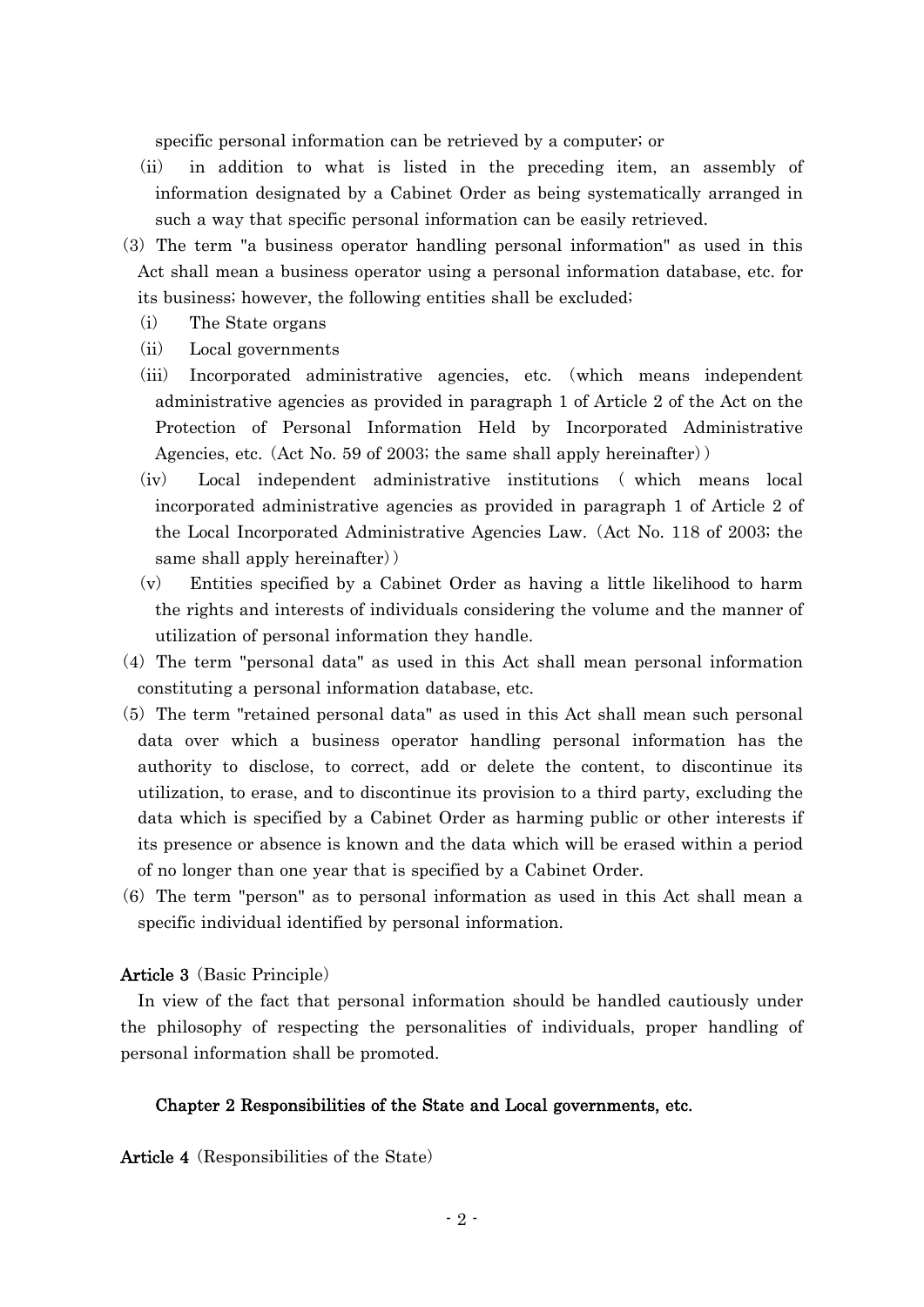The State shall be responsible for comprehensively formulating and implementing measures necessary for ensuring the proper handling of personal information in conformity with the purport of this Act.

## Article 5 (Responsibilities of Local governments)

Local governments shall be responsible for formulating and implementing the measures necessary for ensuring the proper handling of personal information according to the characteristics of their area in conformity with the purport of this Act.

## **Article 6** (Legislative Measures, etc.)

The Government shall take necessary legislative and other measures to ensure that special measures will be taken for the protection of the personal information which especially needs to be ensured the strict implementation of its proper handling for the further protection of the rights and interests of individuals in view of the nature and the method of utilization of the personal information.

## Chapter 3 Measures for the Protection of Personal Information, etc.

### Section 1 Basic Policy on the Protection of Personal Information

## Article 7

- ( )1 The Government shall establish a basic policy on the protection of personal information (hereinafter referred to as "Basic Policy") in order to ensure the comprehensive and integrated promotion of measures for the protection of personal information.
- $(2)$  The Basic Policy shall cover the following matters:
	- $(i)$  The basic direction concerning the promotion of measures for the protection of personal information
	- (ii) Matters concerning the measures for the protection of personal information to be taken by the State
	- (iii) Basic matters concerning the measures for the protection of personal information to be taken by local governments
	- $(iv)$  Basic matters concerning the measures for the protection of personal information to be taken by incorporated administrative agencies, etc.
	- $(v)$  Basic matters concerning the measures for the protection of personal information to be taken by local incorporated administrative agencies.
	- (vi) Basic matters concerning the measures for the protection of personal information to be taken by entities handling personal information and authorized personal information protection organizations provided in paragraph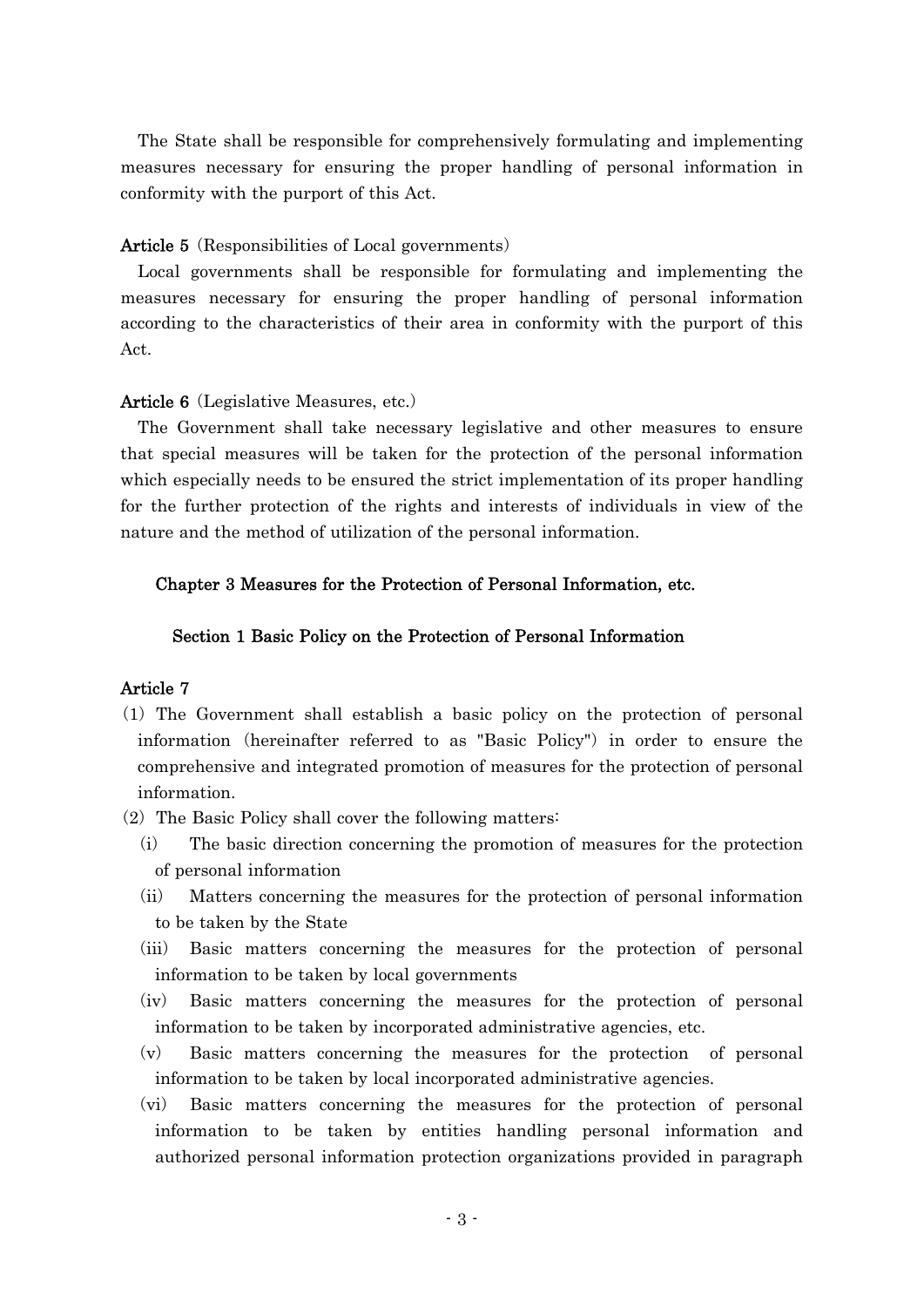1 of Article 40

- (vii) Matters concerning the smooth processing of complaints about the handling of personal information
- (viii) Other important matters concerning the promotion of measures for the protection of personal information
- ( )3 The Prime Minister shall prepare a draft of the Basic Policy, consulting the Quality of Life Council, and seek a cabinet decision.
- $(4)$  When a cabinet decision is made under the preceding paragraph, the Prime Minister shall publicly announce the Basic Policy without delay.
- (5) The provisions of the preceding two paragraphs shall apply mutatis mutandis to amendments to the Basic Policy.

#### Section 2 Measures of the State

### Article 8 (Support to Local Governments and Others)

In order to support the measures for the protection of personal information formulated or implemented by local governments and the activities performed by citizens, entities, and others to ensure the proper handling of personal information, the State shall provide information, formulate guidelines to ensure the appropriate and effective implementation of measures to be taken by entities and others, and take any other necessary measures.

**Article 9** (Measures for the Processing of Complaints)

The State shall take necessary measures to ensure the appropriate, prompt processing of complaints arising between a business operator and a person about the handling of personal information concerning the person.

#### **Article 10** (Measures to Ensure Proper Handling of Personal Information)

Through the appropriate division of roles between the State and local governments, the State shall take necessary measures to ensure the proper handling of personal information by entities handling personal information provided in the next chapter.

#### Section 3 Measures of Local Governments

Article 11 (Protection of Personal Information Held by Local Governments and Others)

( )1 A local government shall endeavor to take necessary measures in order to ensure the proper handling of the personal information it holds in consideration of the nature of the personal information, the purpose of holding the personal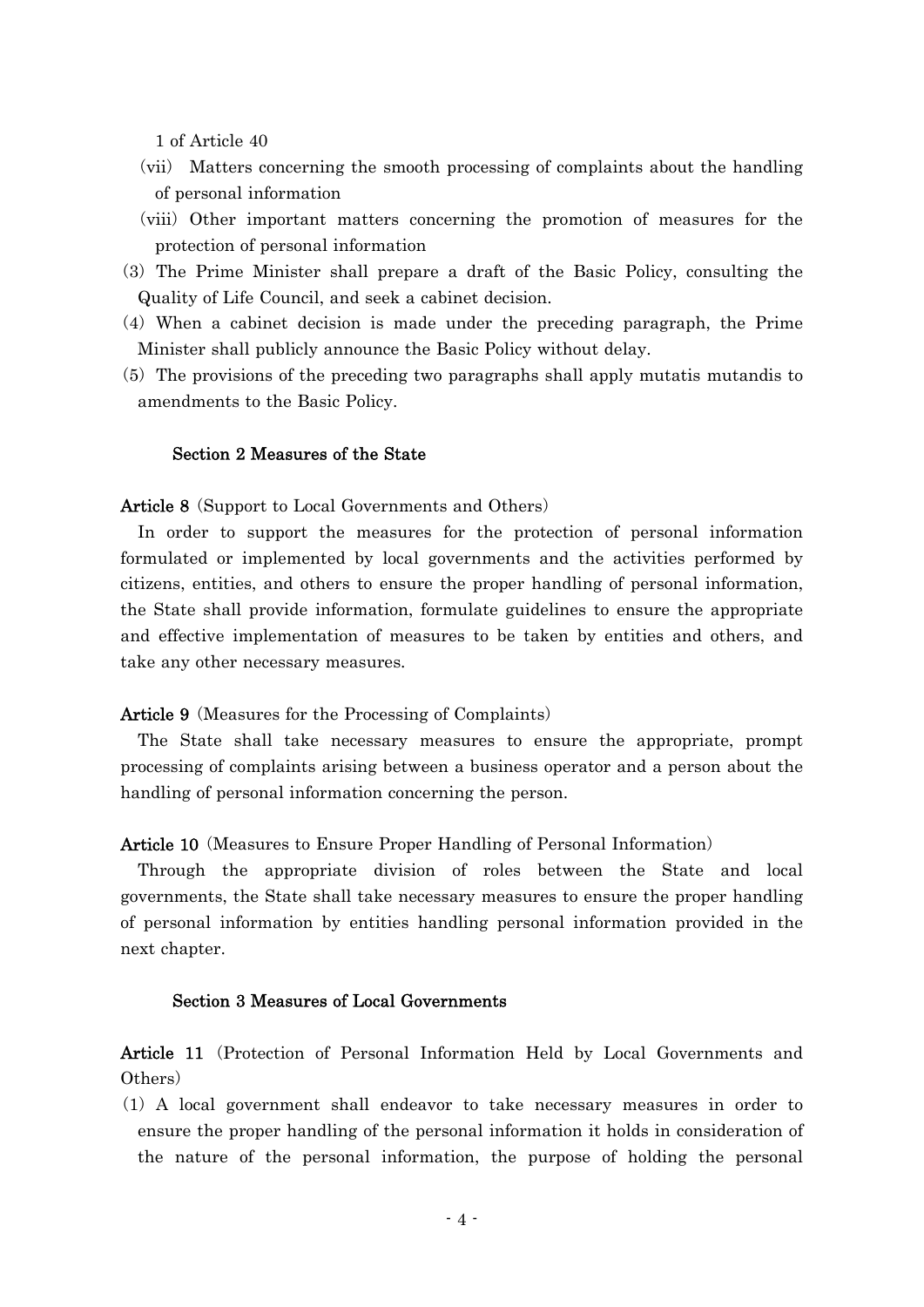information concerned, and other factors.

(2) A local government shall endeavor to take necessary measures for local incorporated administrative agencies established by it in order to ensure the proper handling of the personal information they hold in accordance with the nature and affairs of them.

Article 12 (Support to Entities and Others in the Area)

In order to ensure the proper handling of personal information, a local government shall endeavor to take necessary measures for supporting entities and residents in its area.

Article 13 (Mediation for the Processing of Complaints, etc.)

In order to ensure that any complaint arising between a business operator and a person about the handling of personal information will be handled appropriately and promptly, a local government shall endeavor to mediate the processing of complaints and take other necessary measures.

### Section 4 Cooperation between the State and Local governments

## Article 14

The State and local governments shall cooperate in taking measures for the protection of personal information.

#### Chapter 4 Duties of Entities Handling Personal Information, etc.

#### Section 1 Duties of Entities Handling Personal Information

**Article 15** (Specification of the Purpose of Utilization)

- ( )1 When handling personal information, a business operator handling personal information shall specify the purpose of utilization of personal information (hereinafter referred to as "Purpose of Utilization") as much as possible.
- $(2)$  A business operator handling personal information shall not change the Purpose of Utilization beyond the scope which is reasonably considered that the Purpose of Utilization after the change is duly related to that before the change.

#### **Article 16** (Restriction by the Purpose of Utilization)

( )1 A business operator handling personal information shall not handle personal information about a person, without obtaining the prior consent of the person, beyond the scope necessary for the achievement of the Purpose of Utilization specified pursuant to the provision of the preceding article.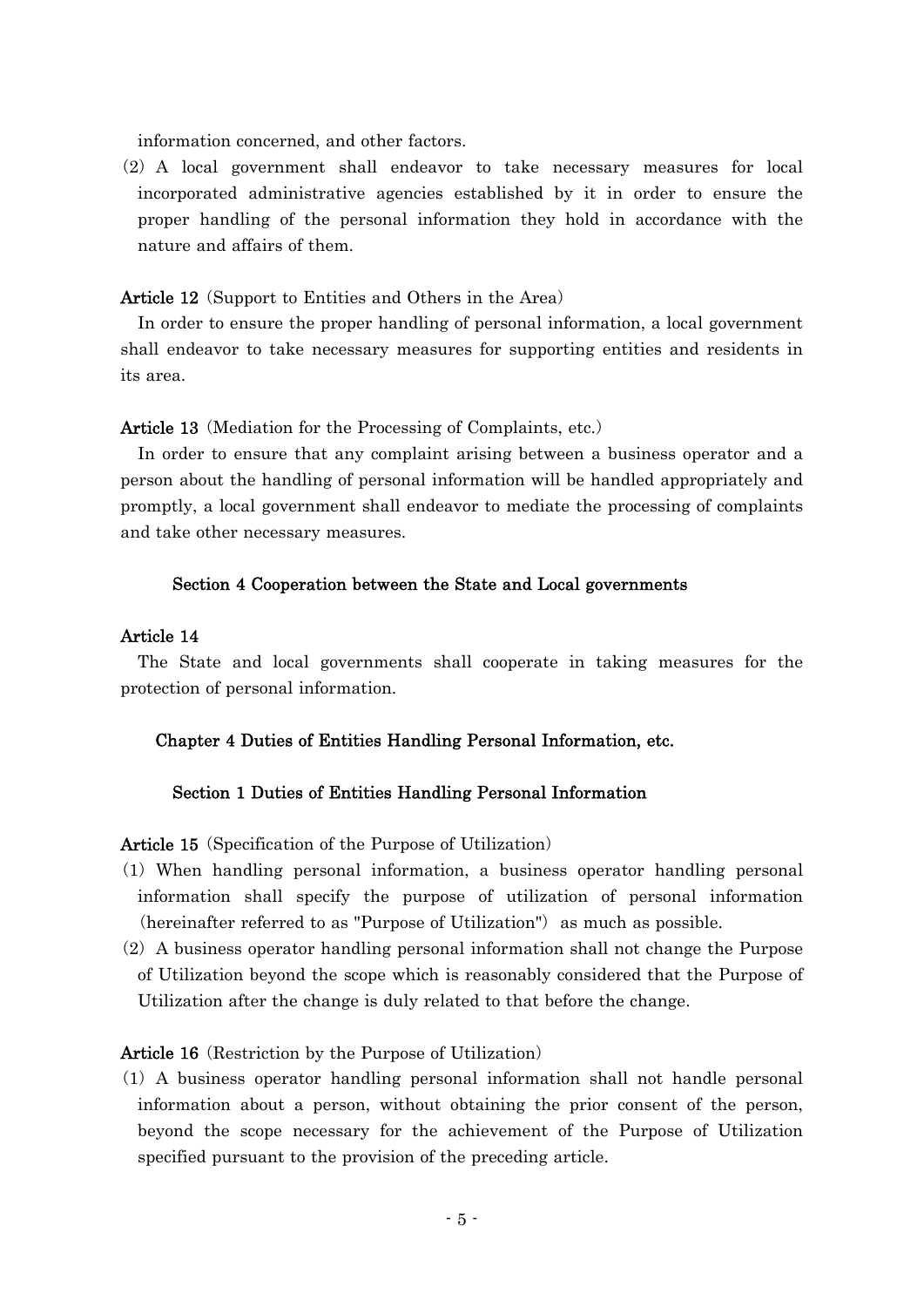- $(2)$  When a business operator handling personal information has acquired personal information as a result of taking over the business of another business operator handling personal information in a merger or otherwise, the acquiring business operator shall not handle the personal information concerned, without obtaining the prior consent of the persons, beyond the scope necessary for the achievement of the Purpose of Utilization of the personal information concerned before the succession.
- (3) The provisions of the preceding two paragraphs shall not apply to the following cases:
	- (i) Cases in which the handling of personal information is based on laws and regulations
	- (ii) Cases in which the handling of personal information is necessary for the protection of the life, body, or property of an individual and in which it is difficult to obtain the consent of the person
	- (iii) Cases in which the handling of personal information is specially necessary for improving public health or promoting the sound growth of children and in which it is difficult to obtain the consent of the person
	- (iv) Cases in which the handling of personal information is necessary for cooperating with a state organ, a local government, or an individual or a business operator entrusted by either of the former two in executing the affairs prescribed by laws and regulations and in which obtaining the consent of the person is likely to impede the execution of the affairs concerned

### **Article 17** (Proper Acquisition)

A business operator handling personal information shall not acquire personal information by a deception or other wrongful means.

**Article 18** (Notice of the Purpose of Utilization at the Time of Acquisition, etc.)

- ( )1 When having acquired personal information, a business operator handling personal information shall, except in cases in which the Purpose of Utilization has already been publicly announced, promptly notify the person of the Purpose of Utilization or publicly announce the Purpose of Utilization.
- $(2)$  Notwithstanding the provision of the preceding paragraph, when a business operator handling personal information acquires such personal information on a person as is written in a contract or other document including a record made by ( an electronic method, a magnetic method, or any other method not recognizable to human senses, hereinafter the same shall apply in this paragraph.) as a result of concluding a contract with the person or acquires such personal information on a person as is written in a document directly from the person, the business operator shall expressly show the Purpose of Utilization in advance. However, this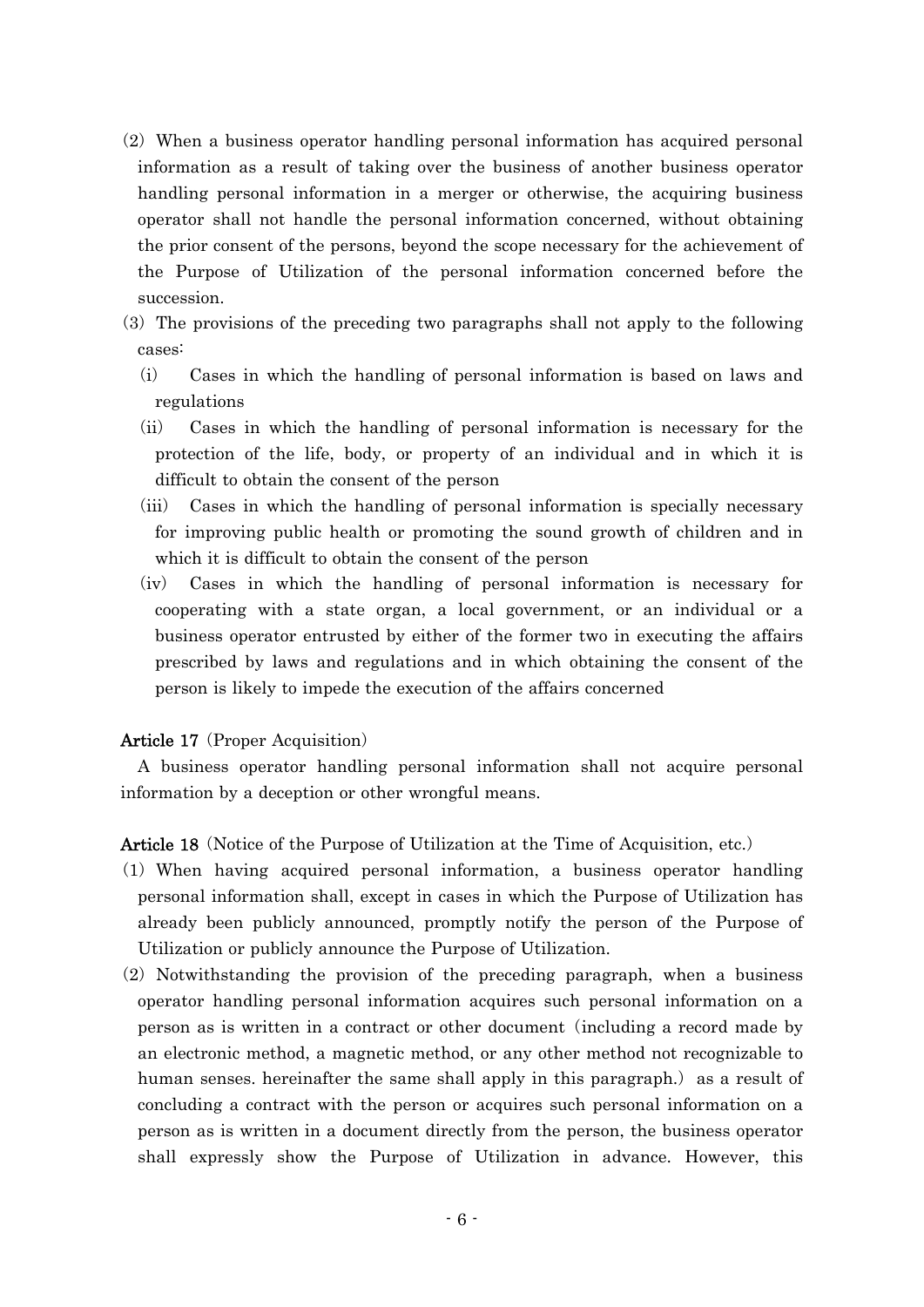provision shall not apply in cases in which the acquisition of personal information is urgently required for the protection of the life, body, or property of an individual.

- (3) When a business operator handling personal information has changed the Purpose of Utilization, the business operator shall notify the person of the changed Purpose of Utilization or publicly announce it.
- $(4)$  The provisions of the preceding three paragraphs shall not apply to the following cases:
	- $(i)$  Cases in which notifying the person of the Purpose of Utilization or publicly announcing it are likely to harm the life, body, property, or other rights or interests of the person or a third party
	- $(iii)$  Cases in which notifying the person of the Purpose of Utilization or publicly announcing it are likely to harm the rights or legitimate interests of the business operator handling personal information
	- (iii) Cases in which it is necessary to cooperate with a state organ or a local government in executing the affairs prescribed by laws and regulations and in which notifying the person of the Purpose of Utilization or publicly announcing it are likely to impede the execution of the affairs
	- $(iv)$  Cases in which it is considered that the Purpose of Utilization is clear in consideration of the circumstances of the acquisition

### Article 19 (Maintenance of the Accuracy of Data)

A business operator handling personal information shall endeavor to maintain personal data accurate and up to date within the scope necessary for the achievement of the Purpose of Utilization.

#### Article 20 (Security Control Measures)

A business operator handling personal information shall take necessary and proper measures for the prevention of leakage, loss, or damage, and for other security control of the personal data.

#### Article 21 (Supervision of Employees)

When a business operator handling personal information has an employee handle personal data, it shall exercise necessary and appropriate supervision over the employee to ensure the security control of the personal data.

#### **Article 22** (Supervision of Trustees)

When a business operator handling personal information entrusts an individual or a business operator with the handling of personal data in whole or in part, it shall exercise necessary and appropriate supervision over the trustee to ensure the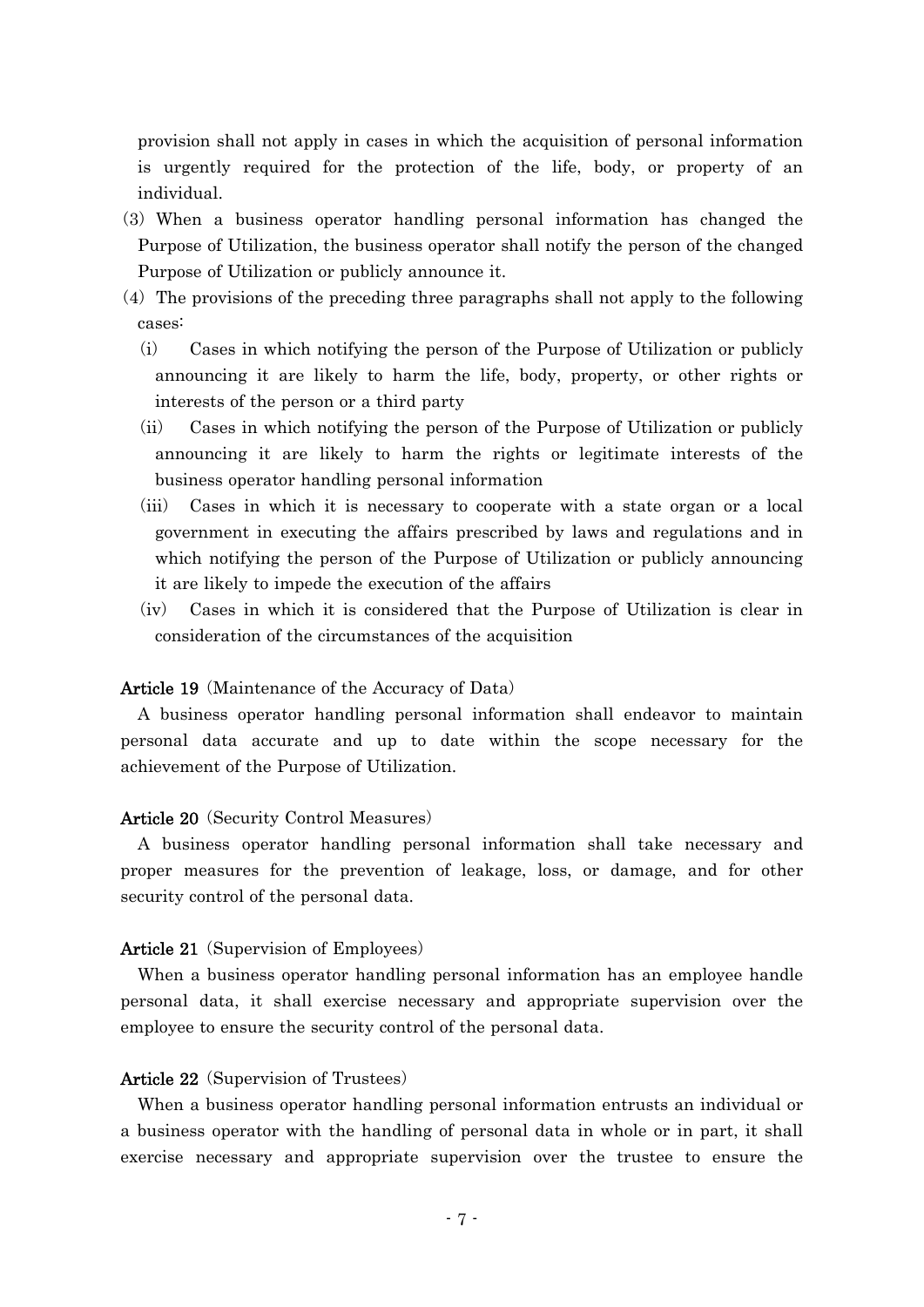security control of the entrusted personal data.

### Article 23 (Restriction of Provision to A Third Party)

- ( )1 A business operator handling personal information shall not, except in the following cases, provide personal data to a third party without obtaining the prior consent of the person:
	- (i) Cases in which the provision of personal data is based on laws and regulations
	- $(i)$  Cases in which the provision of personal data is necessary for the protection of the life, body, or property of an individual and in which it is difficult to obtain the consent of the person
	- (iii) Cases in which the provision of personal data is specially necessary for improving public health or promoting the sound growth of children and in which it is difficult to obtain the consent of the person
	- (iv) Cases in which the provision of personal data is necessary for cooperating with a state organ, a local government, or an individual or a business operator entrusted by one in executing the affairs prescribed by laws and regulations and in which obtaining the consent of the person are likely to impede the execution of the affairs
- $(2)$  With respect to personal data intended to be provided to a third party, where a business operator handling personal information agrees to discontinue, at the request of a person, the provision of such personal data as will lead to the identification of the person, and where the business operator, in advance, notifies the person of the matters listed in the following items or put those matters in a readily accessible condition for the person, the business operator may, notwithstanding the provision of the preceding paragraph, provide such personal data to a third party:
	- $(i)$  The fact that the provision to a third party is the Purpose of Utilization
	- $(ii)$  The items of the personal data to be provided to a third party
	- $(iii)$  The means or method of provision to a third party
	- $(iv)$  The fact that the provision of such personal data as will lead to the identification of the person to a third party will be discontinued at the request of the person
- ( )3 When a business operator handling personal information changes the matter listed in item 2 or 3 of the preceding paragraph, the business operator shall, in advance, notify the person of the content of the change or put it in a readily accessible condition for the person.
- $(4)$  In following the cases, the individual or business operator receiving such personal data shall not be deemed a third party for the purpose of application of the provisions of the preceding three paragraphs: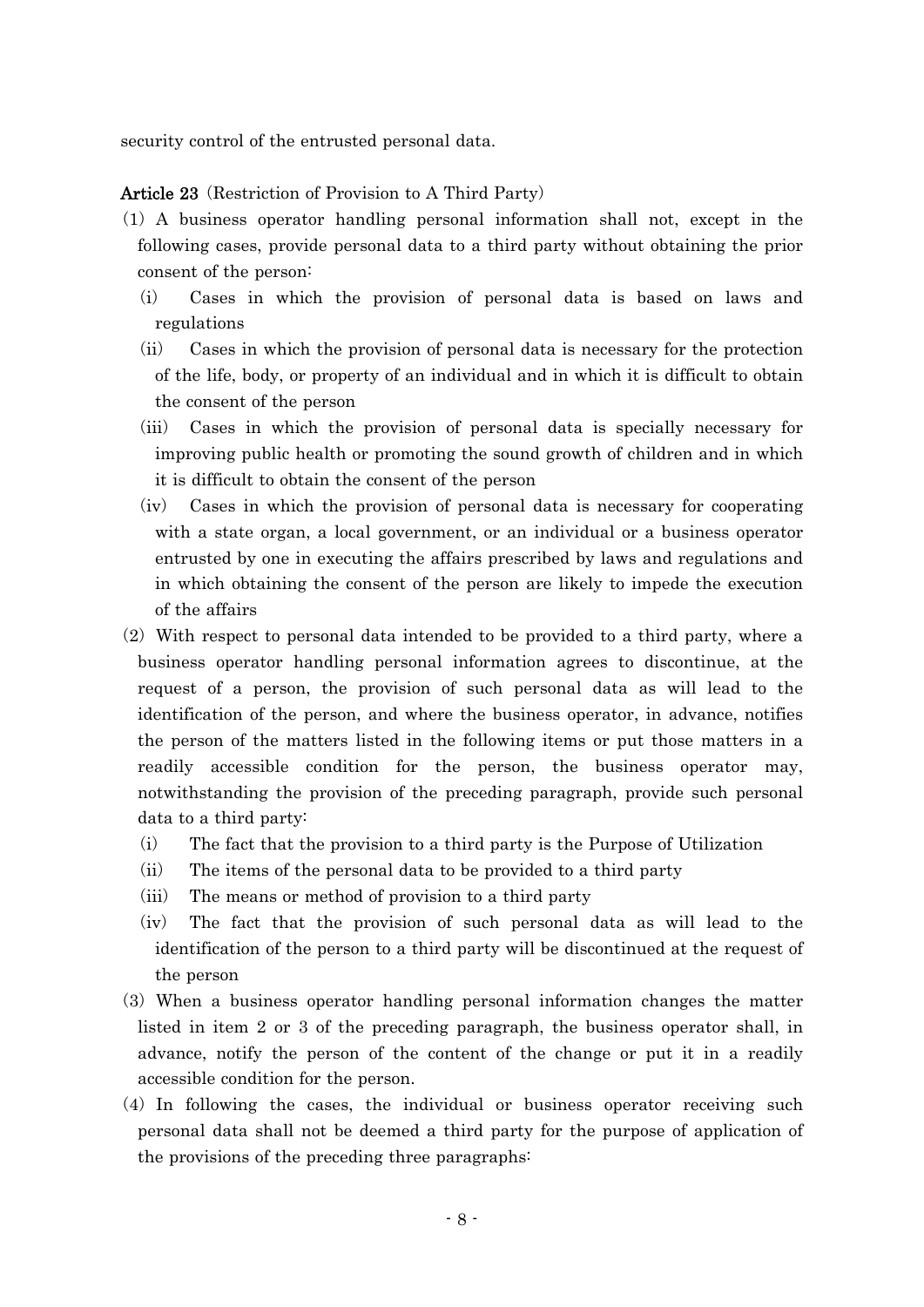- $(i)$  Cases in which a business operator handling personal information entrust the handling of personal data in whole or in part within the scope necessary for the achievement of the Purpose of Utilization
- (ii) Cases in which personal data is provided as a result of the succession of business in a merger or otherwise
- (iii) Cases in which personal data is used jointly between specific individuals or entities and in which this fact, the items of the personal data used jointly, the scope of the joint users, the purpose for which the personal data is used by them, and the name of the individual or business operator responsible for the management of the personal data is, in advance, notified to the person or put in a readily accessible condition for the person
- (5) When a business operator handling personal information changes the purpose for which the personal data is used or the name of the individual or business operator responsible for the management of the personal data as are provided in item 3 of the preceding paragraph, the business operator shall, in advance, notify the person of the content of the change or put it in a readily accessible condition for the person.

Article 24 (Public Announcement of Matters Concerning Retained Personal Data, etc.)

- ( )1 With respect to the retained personal data, a business operator handling personal information shall put the matters listed in the following items in an accessible condition for the person (such condition includes cases in which a response is made without delay at the request of the person):
	- $(i)$  The name of the business operator handling personal information
	- $(iii)$  The Purpose of Utilization of all retained personal data (except in cases falling under any of items 1 to 3 of paragraph 4 of Article 18)
	- (iii) Procedures to meet requests made pursuant to the provisions of the next paragraph, paragraph 1 of the next article, paragraph 1 of Article 26, or paragraph 1 or paragraph 2 of Article  $27$  (including the amount of charges if set pursuant to the provision of paragraph 2 of Article 30)
	- $(iv)$  In addition to what is listed in the preceding three items, such matters, specified by a Cabinet Order, as being necessary for ensuring the proper handling of retained personal data
- $(2)$  When a business operator handling personal information is requested by a person to notify him or her of the Purpose of Utilization of such retained personal data as may lead to the identification of the person concerned, the business operator shall meet the request without delay. However, this provision shall not apply to cases falling under either of the following items:
	- $(i)$  Cases in which the Purpose of Utilization of such retained personal data as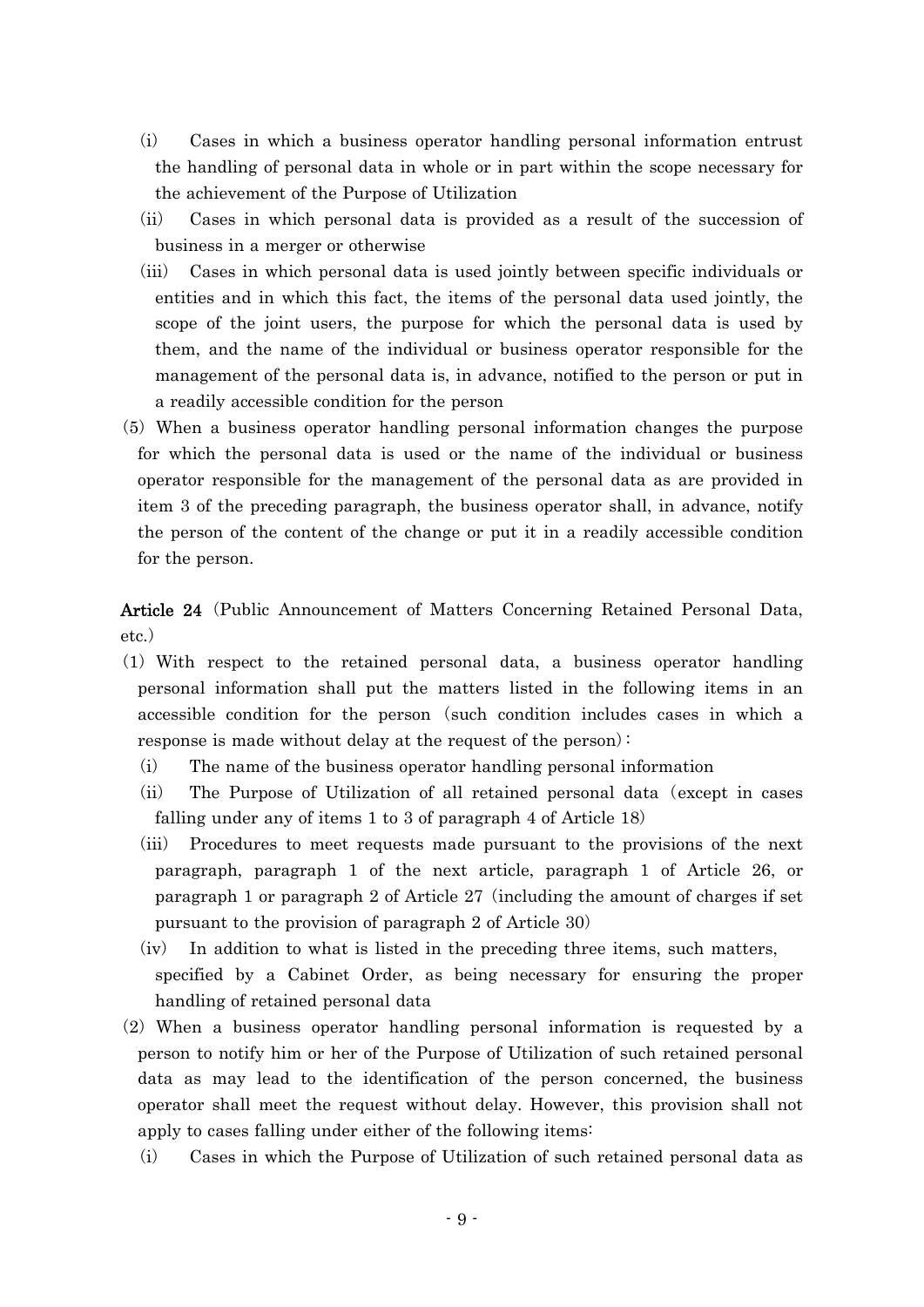may lead to the identification of the person concerned is clear pursuant to the provision of the preceding paragraph

- $(iii)$  Cases falling under any of items 1 to 3 of paragraph 4 of Article 18
- (3) When a business operator handling personal information has decided not to notify the Purpose of Utilization of such retained personal data as is requested under the preceding paragraph, the business operator shall notify the person of that effect without delay.

## Article 25 (Disclosure)

- ( )1 When a business operator handling personal information is requested by a person to disclose such retained personal data as may lead to the identification of the person (such disclosure includes notifying the person that the business operator has no such retained personal data as may lead to the identification of the person concerned. The same shall apply hereinafter.), the business operator shall disclose the retained personal data without delay by a method prescribed by a Cabinet Order. However, in falling under any of the following items, the business operator may keep all or part of the retained personal data undisclosed:
	- (i) Cases in which disclosure is likely to harm the life, body, property, or other rights or interests of the person or a third party
	- (ii) Cases in which disclosure is likely to seriously impede the proper execution of the business of the business operator handling personal information
	- $(iii)$  Cases in which disclosure violates other laws and regulations
- $(2)$  When a business operator handling personal information has decided not to disclose all or part of such retained personal data as is requested pursuant to the provision of the preceding paragraph, the business operator shall notify the person of that effect without delay.
- ( )3 If the provisions of any other laws and regulations require that all or part of such retained personal data as may lead to the identification of a person be disclosed to the person by a method equivalent to the method prescribed in the main part of paragraph 1, the provision of the paragraph shall not apply to such all or part of the retained personal data concerned.

## Article 26 (Correction, etc.)

( )1 When a business operator handling personal information is requested by a person to correct, add, or delete such retained personal data as may lead to the identification of the person on the ground that the retained personal data is contrary to the fact, the business operator shall, except in cases in which special procedures are prescribed by any other laws and regulations for such correction, addition, or deletion, make a necessary investigation without delay within the scope necessary for the achievement of the Purpose of Utilization and, on the basis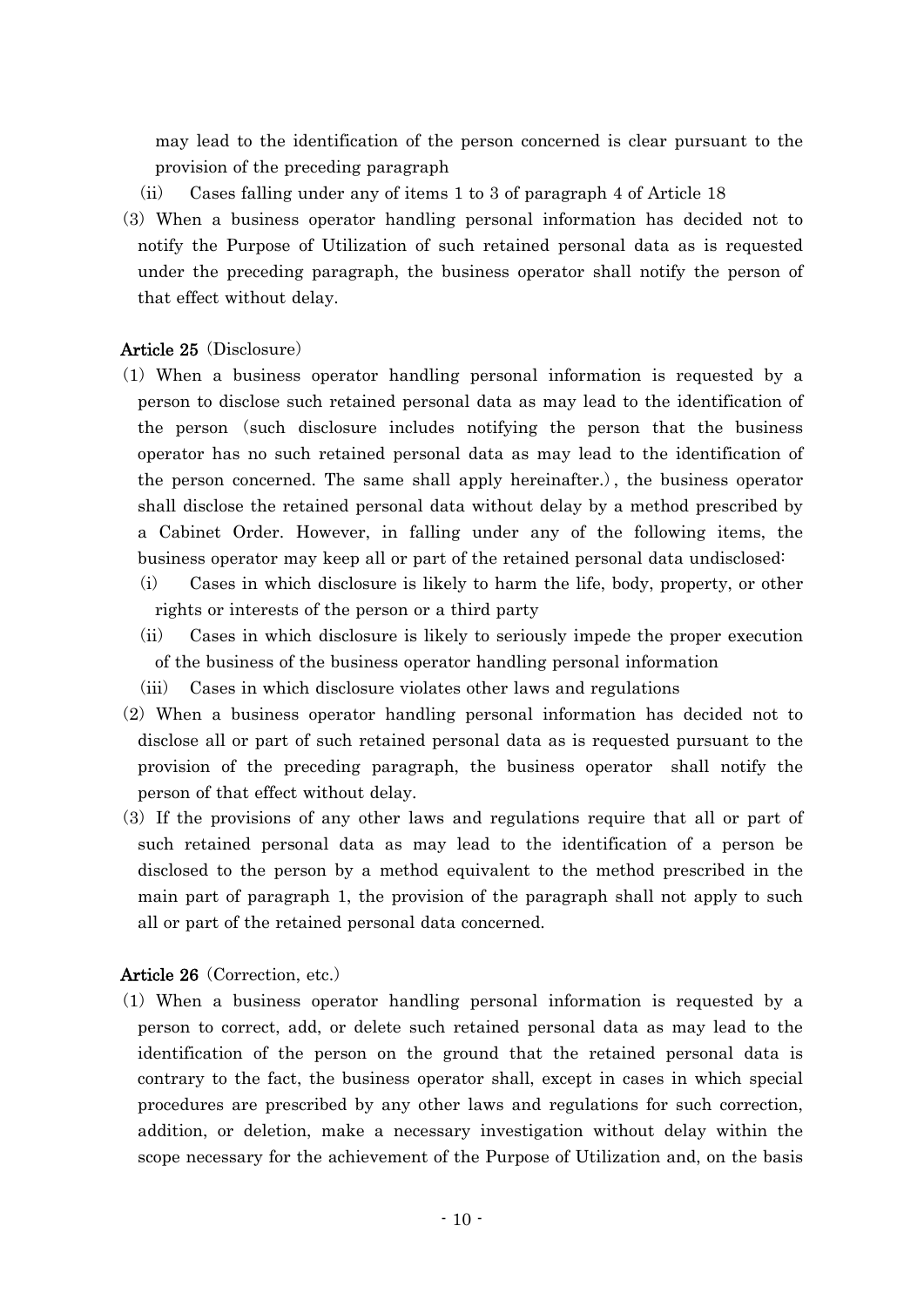of the results, correct, add, or delete the retained personal data.

 $(2)$  When a business operator handling personal information has corrected, added, or deleted all or part of the retained personal data as requested or has decided not to make such correction, addition, or deletion, the business operator shall notify the person of that effect including the content of the correction, addition, or ( deletion if performed) without delay.

#### Article 27 (Discontinuance of the Utilization, etc.)

- ( )1 Where a business operator handling personal information is requested by a person to discontinue using or to erase such retained personal data as may lead to the identification of the person on the ground that the retained personal data is being handled in violation of Article 16 or has been acquired in violation of Article 17, and where it is found that the request has a reason, the business operator shall discontinue using or erase the retained personal data concerned without delay to the extent necessary for redressing the violation. However, this provision shall not apply to cases in which it costs large amount or otherwise difficult to discontinue using or to erase the retained personal data and in which the business operator takes necessary alternative measures to protect the rights and interests of the person.
- $(2)$  Where a business operator handling personal information is requested by a person to discontinue providing to a third party such retained personal data as may lead to the identification of the person on the ground that the retained personal data is being provided to a third party in violation of paragraph 1 of Article 23, and where it is found that the request has a reason, the business operator shall discontinue providing the retained personal data to a third party without delay. However, this provision shall not apply to cases in which it costs large amount or otherwise difficult to discontinue providing the retained personal data concerned to a third party and in which the business operator takes necessary alternative measures to protect the rights and interests of the person.
- ( )3 When a business operator handling personal information has discontinued using or has erased all or part of the retained personal data as requested under paragraph 1 or has decided not to discontinue using or not to erase the retained personal data or when a business operator handling personal information has discontinued providing all or part of the retained personal data to a third party as requested under the provision of the preceding paragraph or has decided not to discontinue providing the retained personal data to a third party, the business operator shall notify the person of that effect without delay.

#### Article 28 (Explanation of Reasons)

When a business operator handling personal information notifies a person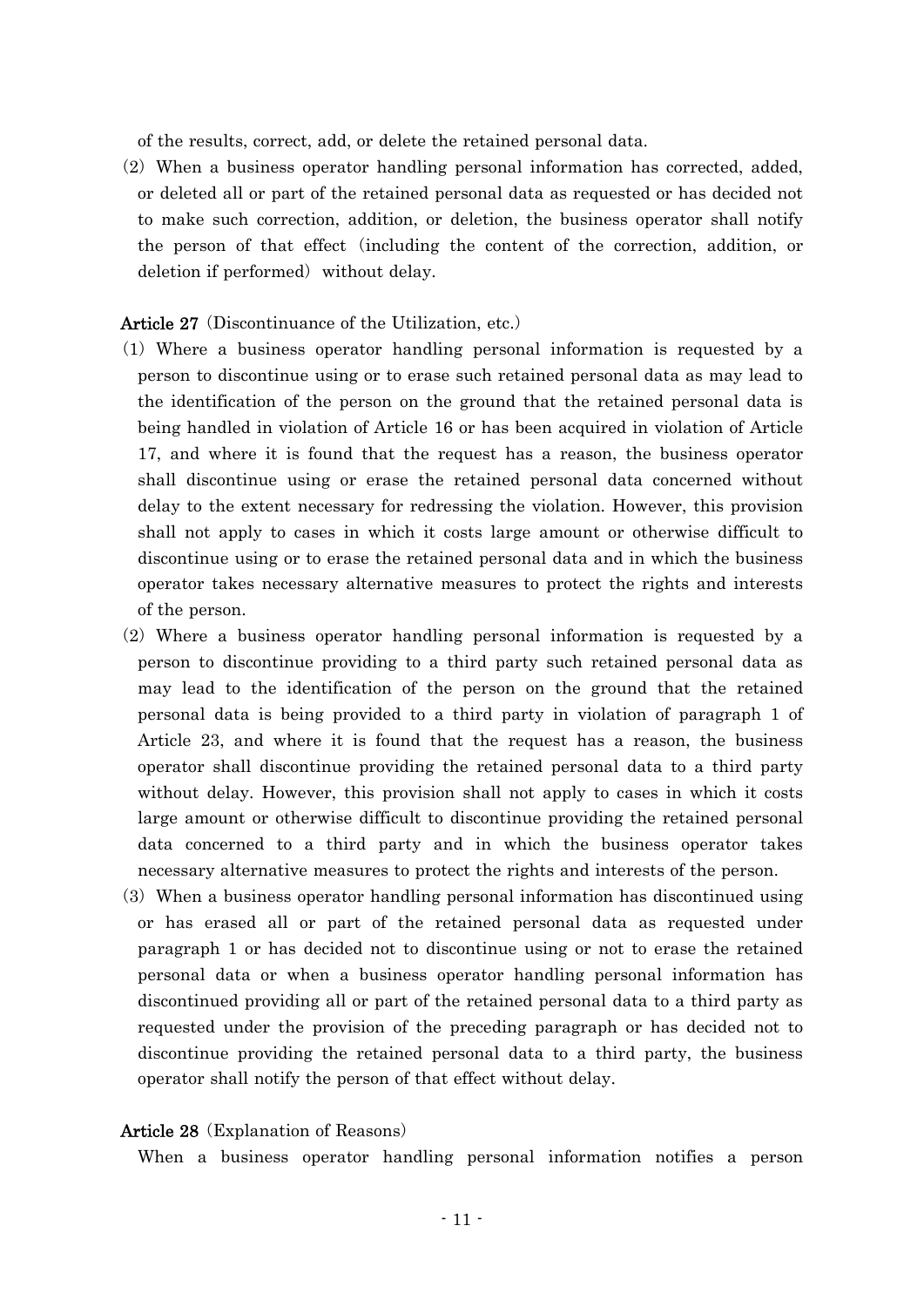requesting the business operator to take certain measures pursuant to the provisions of paragraph 3 of Article 24, paragraph 2 of Article 25, paragraph 2 of Article 26, or paragraph 3 of the preceding article that the business operator will not take all or part of the measures or that the business operator will take different measures, the business operator shall endeavor to explain the reasons.

Article 29 (Procedures to Meet Requests for Disclosure and Others)

- ( )1 A business operator handling personal information may, as prescribed by a Cabinet Order, determine procedures for receiving requests that may be made pursuant to the provisions of paragraph 2 of Article 24, paragraph 1 of Article 25, paragraph 1 of Article 26 or paragraph 1 or paragraph 2 of Article  $27$  (hereinafter referred to as "a request for disclosure and others" in this article. In such a case, any person making a request for disclosure and others shall comply with the procedures.
- (2) A business operator handling personal information may request a person making a request for disclosure and others to show sufficient items to identify the retained personal data in question. In this case, the business operator shall provide the information contributing to the identification of the retained personal data in question or take any other appropriate measures in consideration of the person's convenience so that the person can easily and accurately make a request for disclosure and others.
- $(3)$  A person may, as prescribed by a Cabinet Order, make a request for disclosure and others through a representative.
- $(4)$  When a business operator determine the procedures for meeting requests for disclosure and others under the provisions of the preceding three paragraphs, the business operator shall take into consideration that the procedures will not impose excessively heavy burden on the persons making requests for disclosure and others.

## Article 30 (Charges)

- ( )1 When a business operator handling personal information is requested to notify the Purpose of Utilization under the provision of paragraph 2 of Article 24 or to make a disclosure under the provision of paragraph 1 of Article 25, the business operator may collect charges for taking the measure.
- $(2)$  When a business operator handling personal information collects charges pursuant to the provision of the preceding paragraph, the business operator shall determine the amounts of charges within the scope considered reasonable in consideration of actual costs.

Article 31 (Processing of Complaints by Entities Handling Personal Information)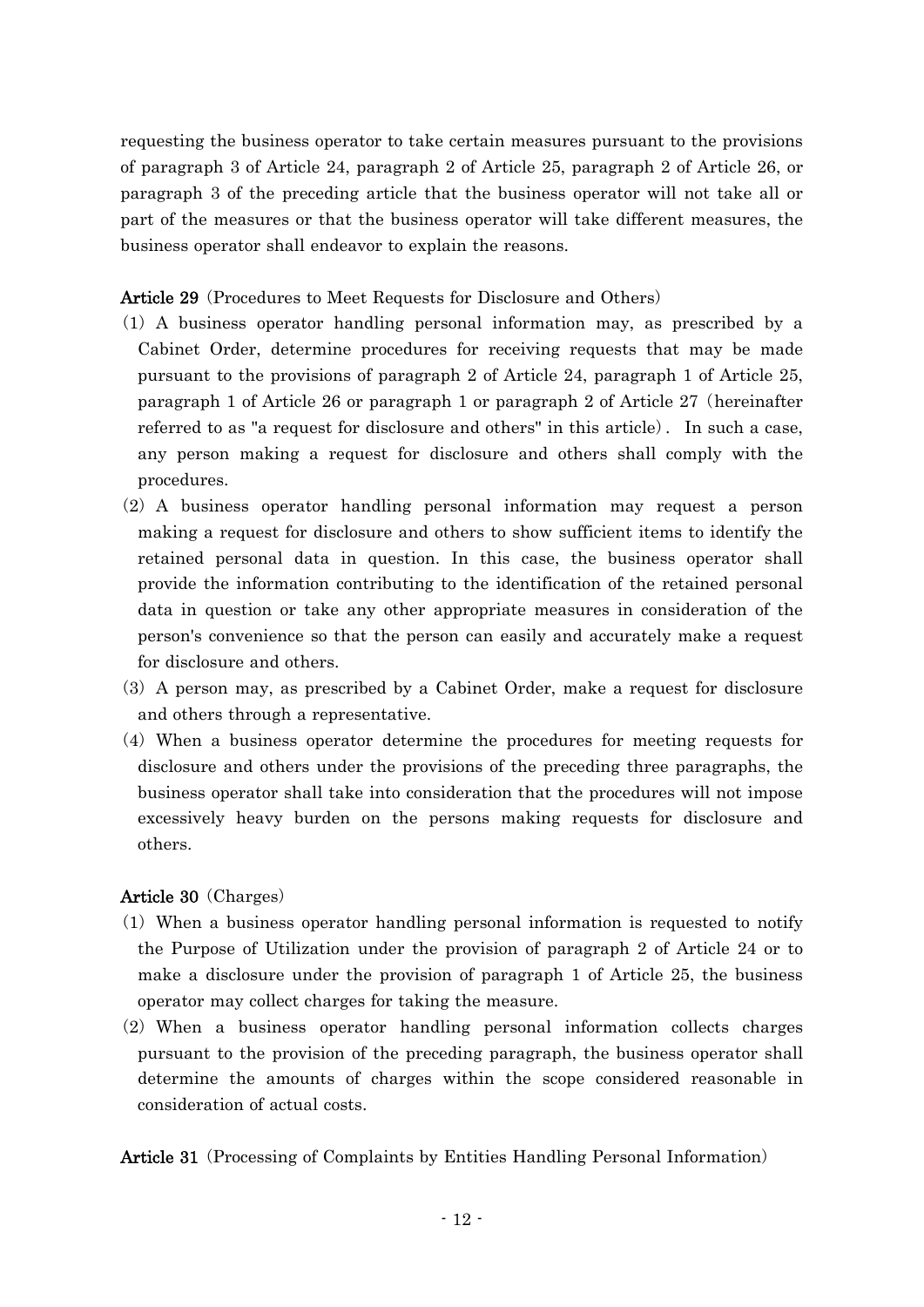- ( )1 A business operator handling personal information shall endeavor to appropriately and promptly process complaints about the handling of personal information.
- $(2)$  A business operator handling personal information shall endeavor to establish a system necessary for achieving the purpose set forth in the preceding paragraph.

### Article 32 (Collection of Reports)

The competent minister may have a business operator handling personal information make a report on the handle of personal information to the extent necessary for implementation of the provisions of this section.

### Article 33 (Advice)

The competent minister may advise a business operator handling personal information on the handle of personal information to the extent necessary for implementation of the provisions of this section.

### Article 34 (Recommendations and Orders)

- ( )1 When a business operator handling personal information has violated any of the provisions of Article 16 to Article 18, Article 20 to Article 27, or paragraph 2 of Article 30, the competent Minister may recommend that the business operator handling personal information cease the violation and take other necessary measures to correct the violation when a competent Minister finds it necessary for protecting the rights and interests of individuals.
- $(2)$  Where a business operator handling personal information having received a recommendation under the provision of the preceding paragraph does not take the recommended measures without justifiable ground, and when the competent minister finds that the serious infringement on the rights and interests of individuals is imminent, the competent minister may order the business operator handling personal information to take the recommended measures.
- (3) Notwithstanding the provisions of the preceding two paragraphs, where a business operator handling personal information has violated any of the provisions of Article 16, Article 17, Articles 20 to 22, or paragraph 1 of Article 23, and when the competent minister finds it necessary to take measures urgently as there is the fact of serious infringement of the rights and interests of individuals, the competent minister may order the business operator handling personal information to cease the violation and take other necessary measures to rectify the violation.

Article 35 (Restrictions of the Exercise of Authority by the Competent Minister) ( )1 In collecting a report from, or giving an advice, a recommendation or an order to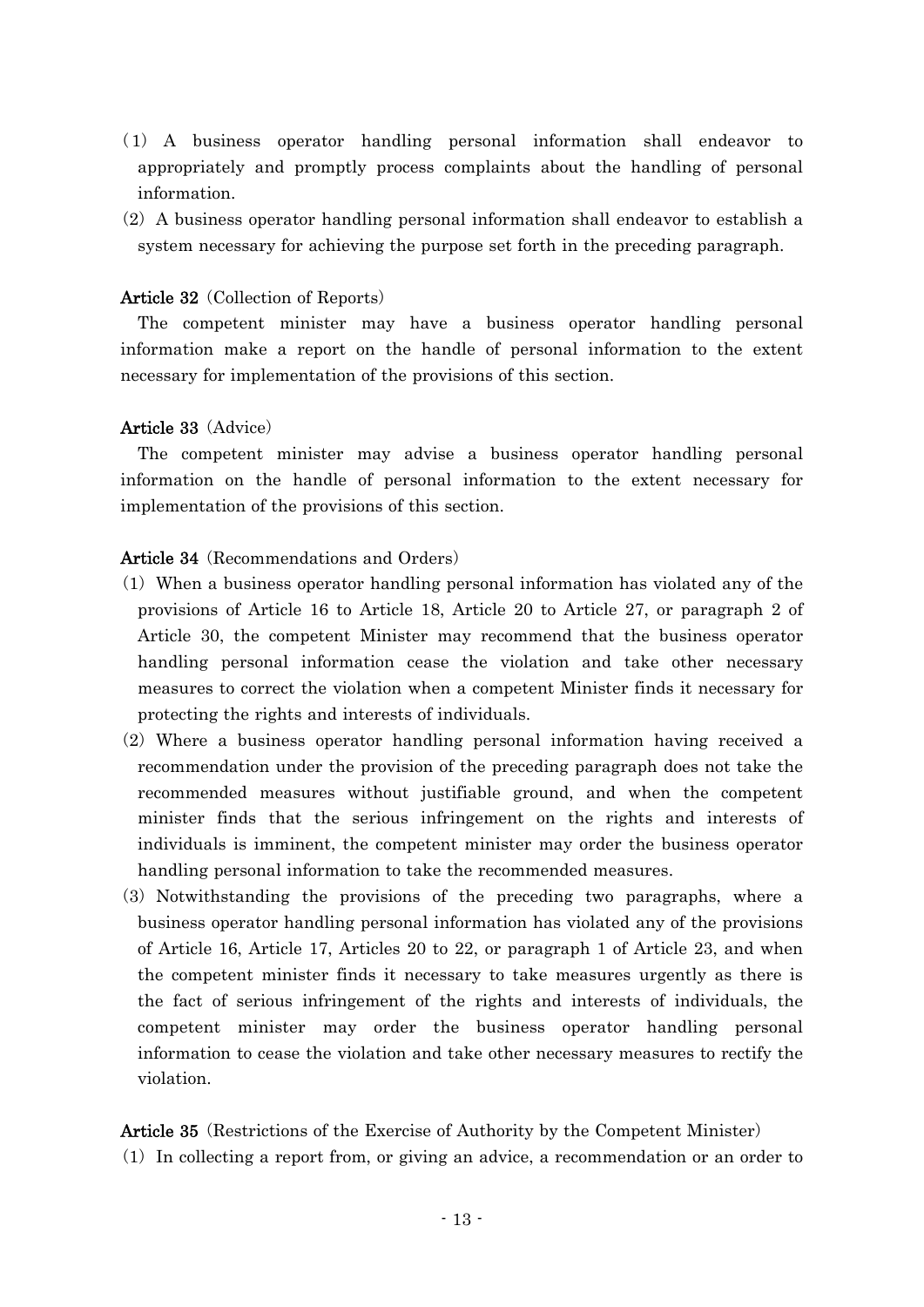a business operator handling personal information pursuant to the provisions of the preceding three articles, the competent Minister shall not disturb freedom of expression, academic freedom, freedom of religion, or freedom of political activity.  $(2)$  In light of the purport of the provision of the preceding paragraph, with respect to the act of a business operator handling personal information to provide an individual or business operator mentioned in each item of paragraph 1 of Article 50 (limited to cases in which the personal information is handled for a purpose as respectively provided in each of such items) with personal information, the competent Minister shall not exercise its authority.

## Article 36 (Competent Ministers)

- ( )1 The competent ministers under the provisions of this section shall be as specified below. However, for specific handling of personal information by a business operator handling personal information, the Prime Minister may designate a specific minister or the National Public Safety Commission (hereinafter referred to as "minister, etc ") as a competent minister when he or she considers it necessary for smooth implementation of the provisions of this section.
	- (i) For such handling of personal information by a business operator handling personal information as is related to employment management, Minister of Health, Labor and Welfare (for such handling of personal information as is related to the employment management of mariners, the Minister of Land, Infrastructure, Transport and Tourism) and the minister, etc. concerned with jurisdiction over the business of the business operator handling personal information
	- $(i)$  For such handling of personal information by a business operator handling personal information as is not falling under the preceding item, the minister, etc. concerned with jurisdiction over the business of the business operator handling personal information
- $(2)$  When the Prime Minister has designated a competent minister under the provision of the proviso to the preceding paragraph, he or she shall publicly notice that effect.
- ( )3 Competent ministers shall maintain close liaison and cooperate with each other in implementing the provisions of this section.

## Section 2 Promotion of the Protection of Personal Information by Private **Organizations**

### Article 37 (Authorization)

 $(1)$  A juridical person (which includes an association or foundation that is not a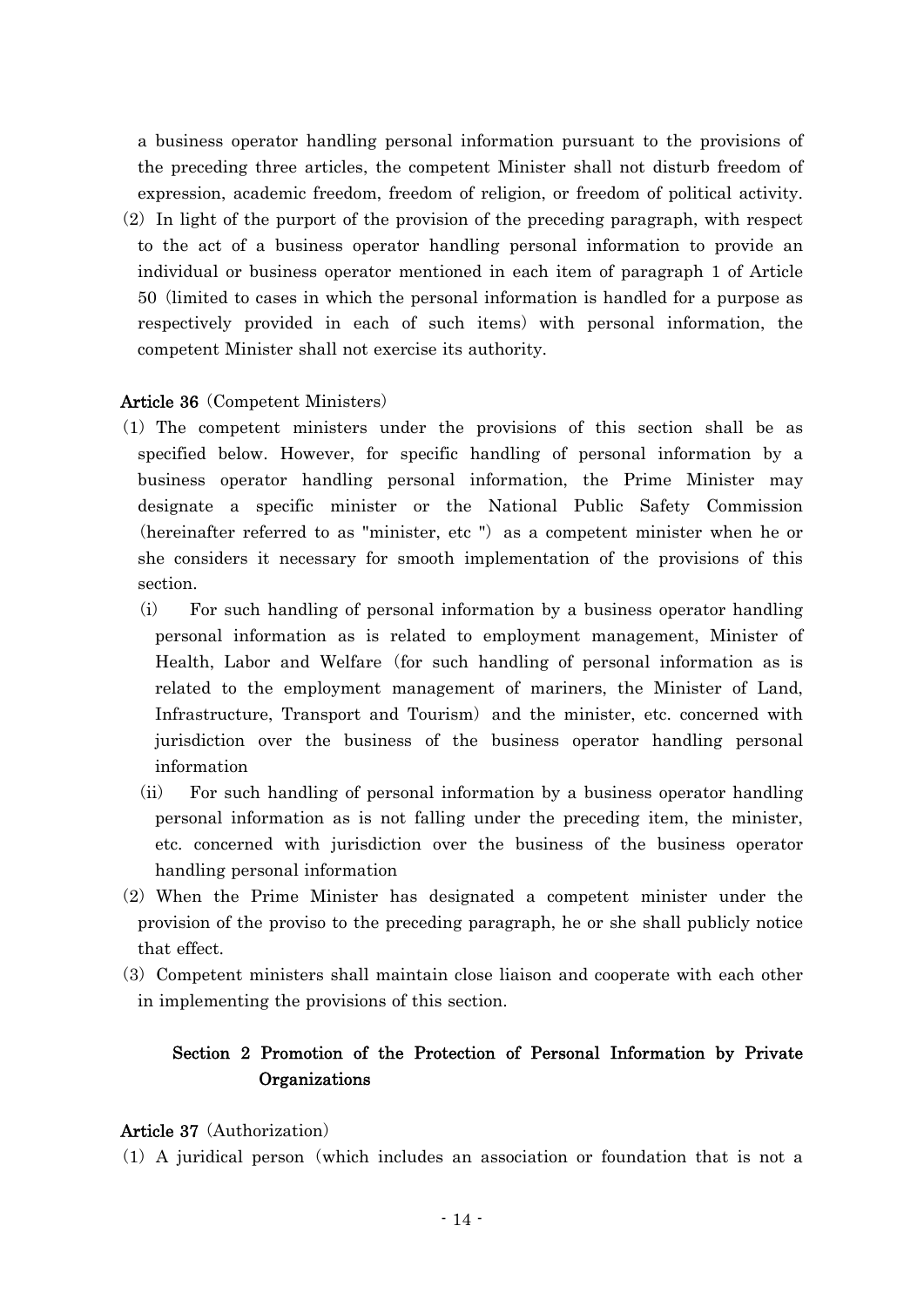juridical person with a specified representative or manager; the same applies in  $(b)$  of item 3 of the next article) that intends to conduct any of the businesses enumerated in the following items for the purpose of ensuring the proper handling of personal information by a business operator handling personal information, may be authorized as such by the competent minister:

- $(i)$  The processing under the provision of Article 42 of complaints about the handling of personal information of such business operations handling personal information as are the targets of the business (hereinafter referred to as "target") entities")
- (ii) The provision of information for target entities about the matters contributing to ensuring the proper handling of personal information
- (iii) In addition to what is listed in the preceding two items, any business necessary for ensuring the proper handling of personal information by target entities
- $(2)$  A business operator intending to receive authorization set forth in the preceding paragraph shall apply to the competent minister as prescribed by a Cabinet Order.
- (3) When having granted authorization under paragraph 1, the competent minister shall publicly notice that effect.

### Article 38 (Clause of Disqualification)

A business operator falling under any of the following items may not receive authorization set forth in paragraph 1 of the preceding article:

- (i) A business operator having received a sentence pursuant to the provisions of this Act with not exceeding two years after the business operator served out the sentence or was exempted from the execution of the sentence
- $(i)$  A business operator whose authorization was rescinded pursuant to the provision of paragraph 1 of Article 48 with not exceeding two years after the rescission
- (iii) A business operator with an officer (including the representative or manager of an association or foundation which is not a juridical person with a specified representative or manager. Hereinafter the same shall apply in this article.) conducting the business who falls under any of the following categories:
	- $(a)$  An individual sentenced to imprisonment or a heavier punishment, or having received a sentence pursuant to the provision of this Act, with not exceeding two years after the individual served out the sentence or was exempted from the execution of the sentence
	- (b) In the case of a juridical person whose authorization was rescinded pursuant to the provision of paragraph 1 of Article 48, an individual who was an officer of the juridical person within at least 30 days before the rescission, with not exceeding two years after the rescission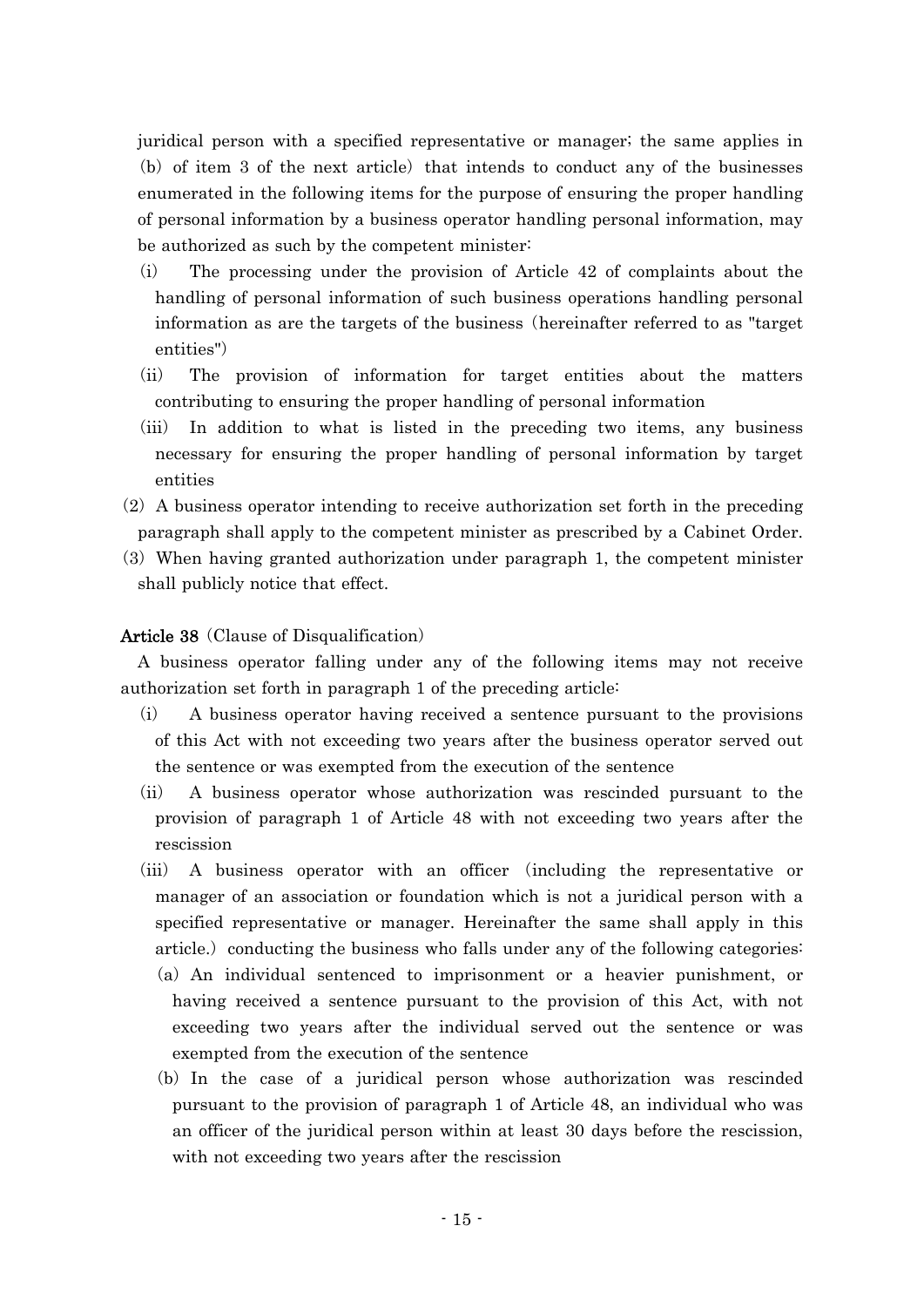## Article 39 (Authorization Standard)

The competent minister shall not grant authorization unless he or she considers that an application for authorization filed under paragraph 1 of Article 37 conforms every requirement enumerated in the following items:

- $(i)$  The applicant shall have established a business execution method necessary for properly and soundly conducting the business mentioned in any of the items of paragraph 1 of Article 37.
- (ii) The applicant shall have sufficient knowledge, abilities, and financial base for properly and soundly conducting the business mentioned in any of the items of paragraph 1 of Article 37.
- (iii) When the applicant conducts any business other than the businesses mentioned in the items of paragraph 1 of Article 37, by conducting the business, the applicant shall not be likely to impede the fair execution of the businesses mentioned in the same items of the same paragraph.

## Article 40 (Notification of Abolition)

- (1) When a business operator authorized under paragraph 1 of Article 37 ( hereinafter referred to as "authorized personal information protection organization") intends to abolish the business pertaining to the authorization (hereinafter referred to as "authorized business"), it shall notify the competent minister of that effect in advance as prescribed by a Cabinet Order.
- $(2)$  When having received a notification under the provision of the preceding paragraph, the competent minister shall publicly notice to that effect.

### **Article 41** (Target Entities)

- ( )1 Each target business operator of an authorized personal information protection organization shall be a business operator handling personal information that is a member of the authorized personal information protection organization or a business operator handling personal information that has agreed to become a target of the authorized businesses.
- $(2)$  Each authorized personal information protection organization shall publicly announce the names of its target entities.

### Article 42 (Handling of Complaints)

( )1 When an authorized personal information protection organization is requested by a person, etc. to solve a complaint about the handling of personal information by a target business operator, corresponding to the request, the organization shall give the person, etc. necessary advice, investigate the circumstances pertaining to the complaint and request the target business operator to solve the complaint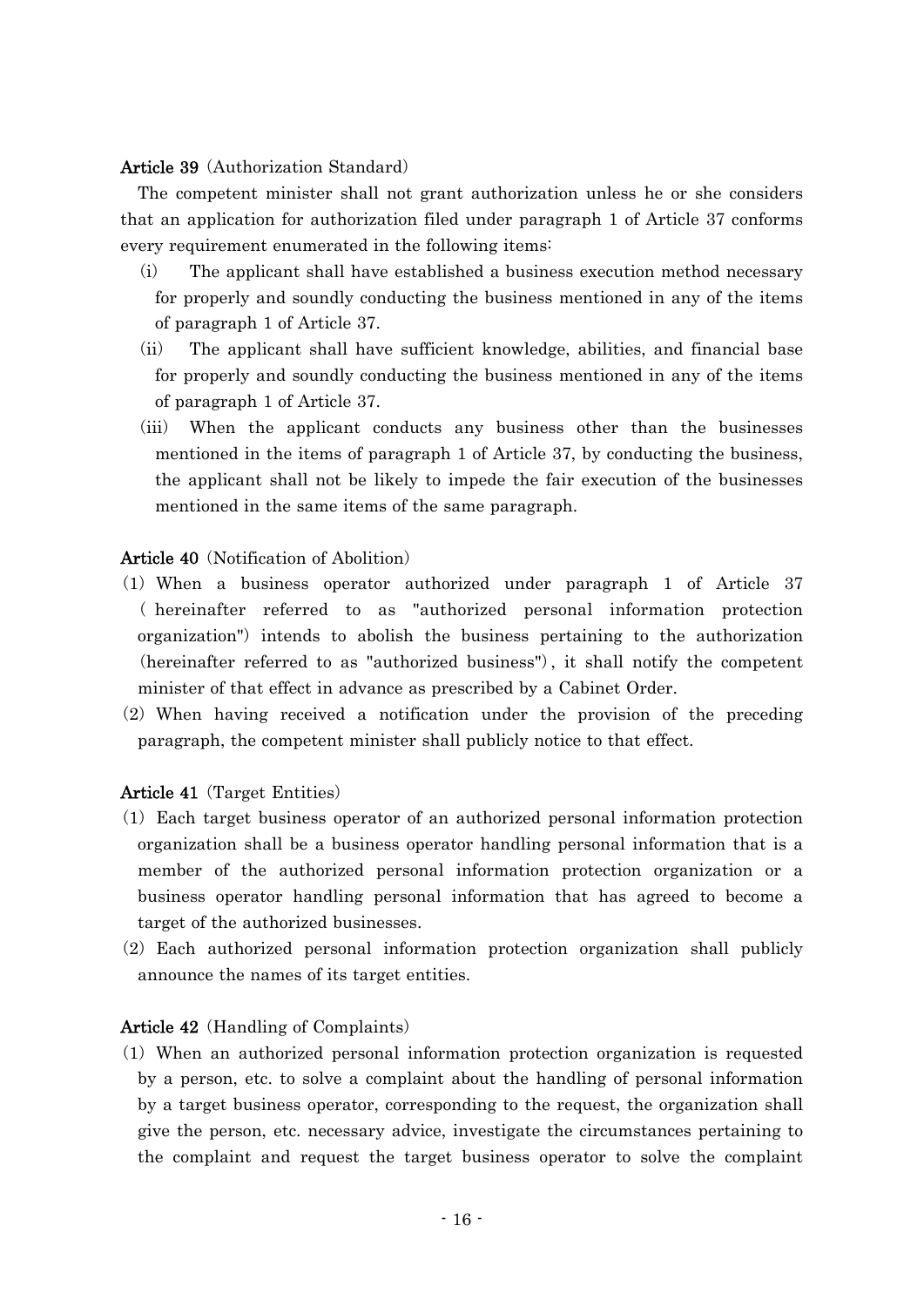promptly by notifying the target business operator of the content of the complaint.

- $(2)$  When an authorized personal information protection organization finds it necessary for settling complaints offered under the preceding paragraph, the organization may request the target business operator to explain in writing or orally, or request it to submit relevant materials.
- ( )3 When a target business operator has received a request under the provision of the preceding paragraph from an authorized personal information protection organization, the target business operator shall not reject the request without justifiable ground.

### Article 43 (Personal Information Protection Guidelines)

- ( )1 In order to ensure the proper handling of personal information by its target entities, each authorized personal information protection organization shall endeavor to draw up and publicly announce guidelines (hereinafter referred to as "personal information protection guidelines") in conformity with the purport of the provisions of this Act, concerning the specification of the Purpose of Utilization, security control measures, procedures for complying with individuals' requests, and other matters.
- (2) When an authorized personal information protection organization has publicly announced its personal information protection guidelines pursuant to the provision of the preceding paragraph, the organization shall endeavor to provide guidance, give recommendations, and take other measures necessary in order to have its target entities observe the personal information protection guidelines.

#### **Article 44** (Prohibition of Utilization Other Than for Intended Purposes)

An authorized personal information protection organization shall not utilize any information acquired in the course of conducting its authorized businesses for purposes other than that for the authorized business.

### Article 45 (Restriction on Use of the Name)

A business operator that is not an authorized personal information protection organization shall not use the name "authorized personal information protection organization" or any other name that might be mistaken for it.

#### Article 46 (Collection of Reports)

The competent minister may have an authorized personal information protection organization make a report on the authorized businesses to the extent necessary for implementation of the provisions of this section.

## Article 47 (Orders)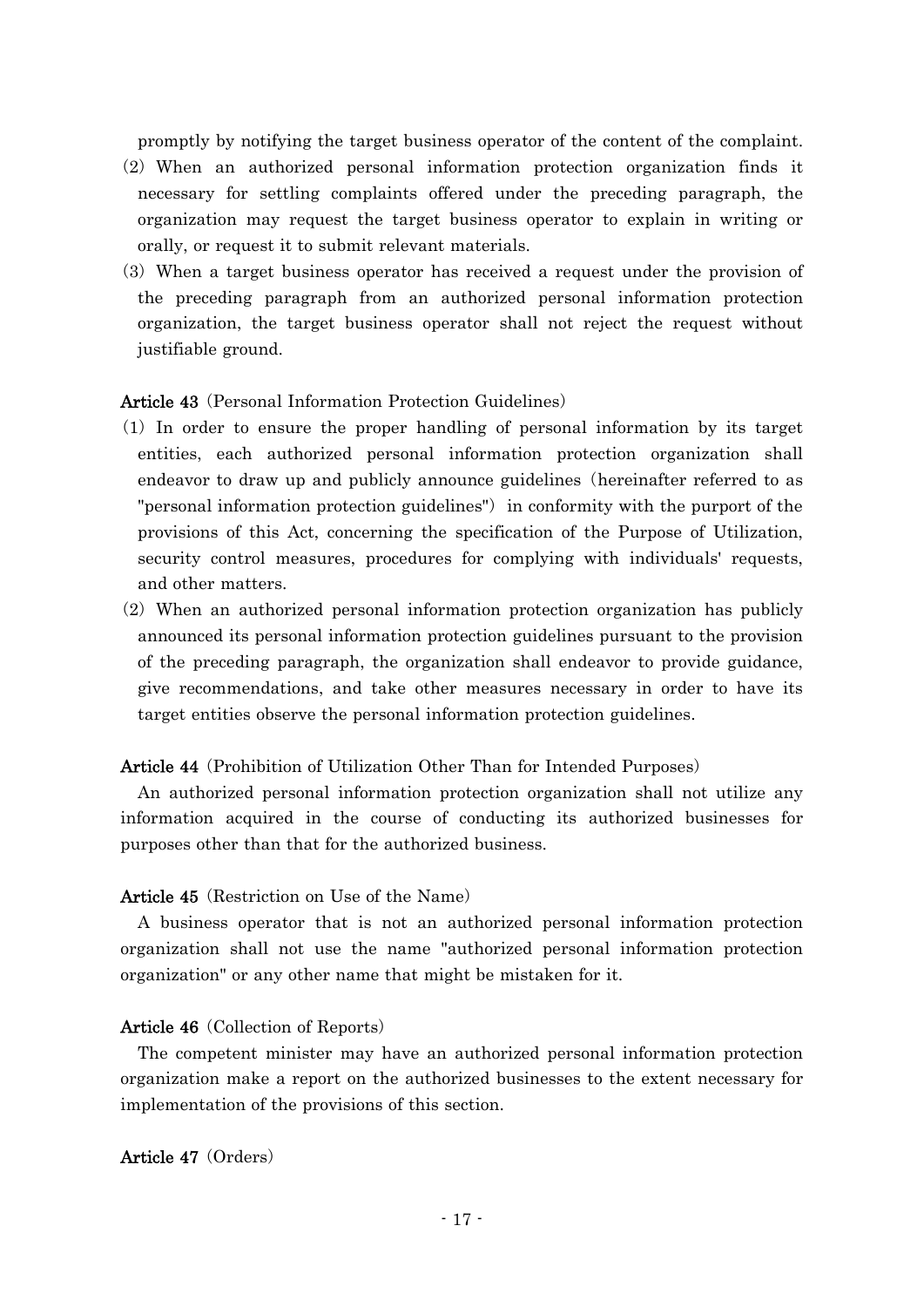The competent minister may order an authorized personal information protection organization to improve the method of conducting its authorized businesses, to amend its personal information protection guidelines, or to take any other necessary measures to the extent necessary for implementation of the provisions of this section.

## Article 48 (Rescission of Authorization)

- ( )1 If an authorized personal information protection organization falls under any of the following items, the competent minister may rescind its authorization:
	- $(i)$  Cases of falling under item 1 or 3 of Article 38
	- $(iii)$  Cases of falling not to conform with any of the items of Article 39
	- $(iii)$  Cases of violating the provisions of Article 44
	- $(iv)$  Cases of not complying with orders in the preceding article
	- $(v)$  Cases of having received the authorization in paragraph 1 of Article 37 by a dishonest means
- $(2)$  When having rescinded authorization pursuant to the provision of the preceding paragraph, the competent minister shall publicly notice that effect.

## Article 49 (Competent Ministers)

- ( )1 The competent ministers under the provisions of this section shall be as specified below. However, when the Prime Minister considers it necessary for smooth implementation of the provisions of this section, he or she may designate a specific minister, etc. as a competent minister for specific entities that intend to apply for authorization under paragraph 1 of Article 37.
	- (i) For authorized personal information protection organization (including entities that intend to be authorized under paragraph 1 of Article 37. This applies in the next item.) established under permission or approval, the competent minister shall be the minister, etc. that has granted the permission or approval.
	- (ii) For authorized personal information protection organization other than those mentioned in the preceding item, the competent minister shall be the minister, etc. having jurisdiction over the business conducted by the target entities of the authorized personal information protection organizations concerned.
- $(2)$  When the Prime Minister has designated a competent minister pursuant to the provision of the proviso to the preceding paragraph, he or she shall publicly notice that effect.

## Chapter 5 Miscellaneous Provisions

Article 50 (Exclusion from Application)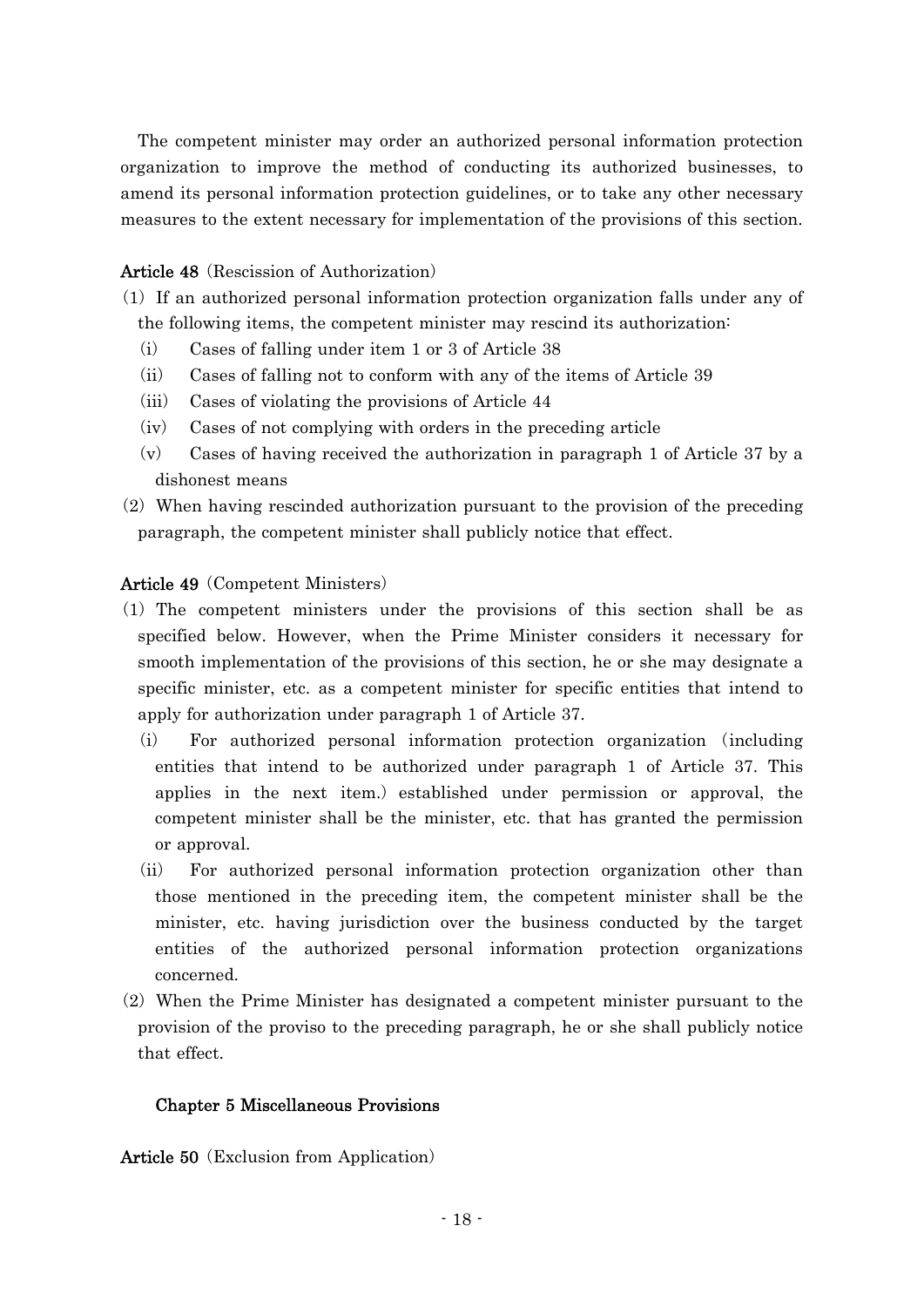- ( )1 With respect to entities handling personal information, being the entities enumerated in each of the items below, if all or part of the purpose of handling personal information is a purpose respectively prescribed in each of the items, the provisions of the preceding chapter shall not be applied.
	- (i) Broadcasting institutions, newspaper publishers, communication agencies and the other press (including individuals engaged in news report as their business); the purpose for news report
	- (ii) A business operator who conduct literary work as their business; the purpose for literary work
	- (iii) Colleges, universities, other institutions or organizations engaged in academic studies, or entities belonging to them: The purpose for academic studies
	- $(iv)$  Religious organizations: The purpose for religious activities (including activities incidental thereto)
	- $(v)$  Political organizations: The purpose for political activities (including activities incidental thereto)
- $(2)$  "News report" as mentioned in item 1 of the preceding paragraph shall mean informing many and unspecified individuals or entities of objective facts as the facts (including to state opinions or views based on such facts).
- (3) Entities handling personal information enumerated in the items of paragraph 1 shall endeavor to take by themselves the necessary and appropriate measures for controlling the security of personal data, and the necessary measures for the processing of complaints about the handling of personal information and the other necessary measures for ensuring the proper handling of personal information, and shall also endeavor to publicly announce the content of those measures concerned.

### **Article 51** (Affairs Handled by Local Governments)

The affairs belonging to the authority of a competent minister provided by this Act may be handled by the heads of local governments or by other executive agencies as prescribed by a Cabinet Order.

#### Article 52 (Delegation of Authority or Affairs)

The matters belonging to the authority or the affairs of a competent minister may be delegated to his or her staffs as prescribed by a Cabinet Order.

## Article 53 (Public Announcement of the Status of Enforcement)

 $(1)$  The Prime Minister may collect reports on the status of enforcement of this Act from the heads of relevant administrative organs (the organs established in the Cabinet under the provisions of laws (except the Cabinet Office), organs under the supervision of the Cabinet, the Cabinet Office, the Imperial Household Agency, the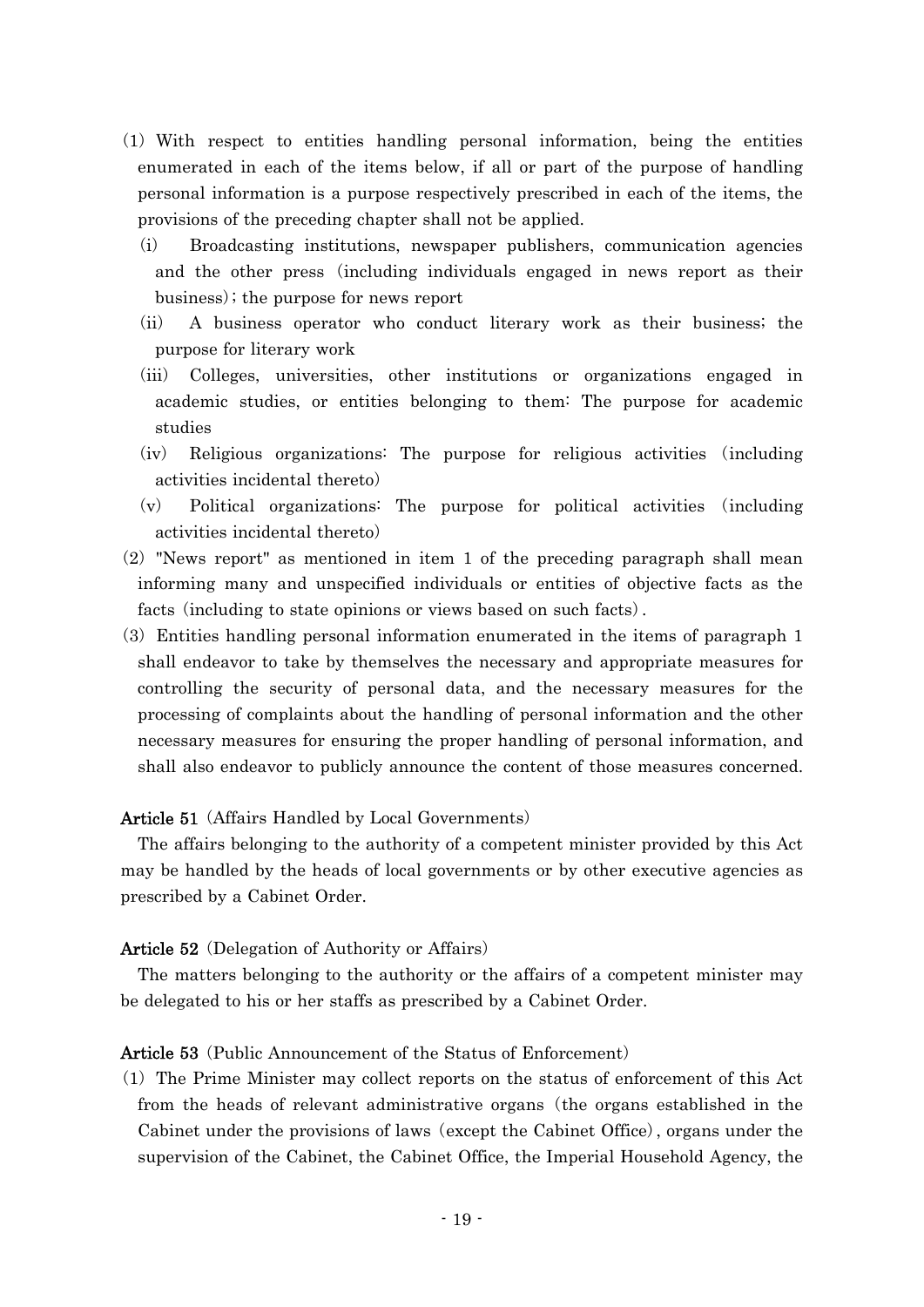institutions prescribed in paragraphs 1 and 2 of Article 49 of the Act for the Establishment of the Cabinet Office (Act No. 89 of 1999), and the institutions prescribed in paragraph 2 of Article 3 of the National Government Organization Law  $(Act No. 120 of 1948)$ ; this applies in the next article).

 $(2)$  Each year the Prime Minister shall compile the reports set forth in the preceding paragraph and publicly announce their outline.

## Article 54 (Liaison and Cooperation)

The Prime Minister and the heads of the administrative organs involved in the enforecement of this Act shall maintain close liaison and cooperate with each other.

## Article 55 (Delegation to Cabinet Orders)

The matters necessary for implementation of this Act, in addition to those prescribed in this Act, shall be prescribed by Cabinet Orders.

## Chapter 6 Penal Provisions

## Article 56

A business operator who violates orders issued under paragraph 2 or 3 of Article 34 shall be sentenced to imprisonment with work of not more than six months or to a fine of not more than 300,000 yen.

## Article 57

A business operator who does not make a report required by Article 32 or 46 or who has made a false report shall be sentenced to a fine of not more than 300,000 yen.

## Article 58

- $(1)$  If any representative of a juridical person (which includes an association or foundation which is not a juridical person with a specified representative or manager; hereinafter the same shall apply in this paragraph), or any agent, employee or other workers of a juridical person or of an individual commits any of the violations prescribed in the preceding two articles concerning the business of the juridical person or individual, then not only shall the performer be punished but also the juridical person or individual shall be sentenced to the fine prescribed in the corresponding article.
- $(2)$  When the provision of the preceding paragraph applies to an association or foundation which is not a juridical person, its representative or manager shall represent the association or foundation which is not a juridical person in its procedural action, and the provisions of the acts concerning criminal suits in which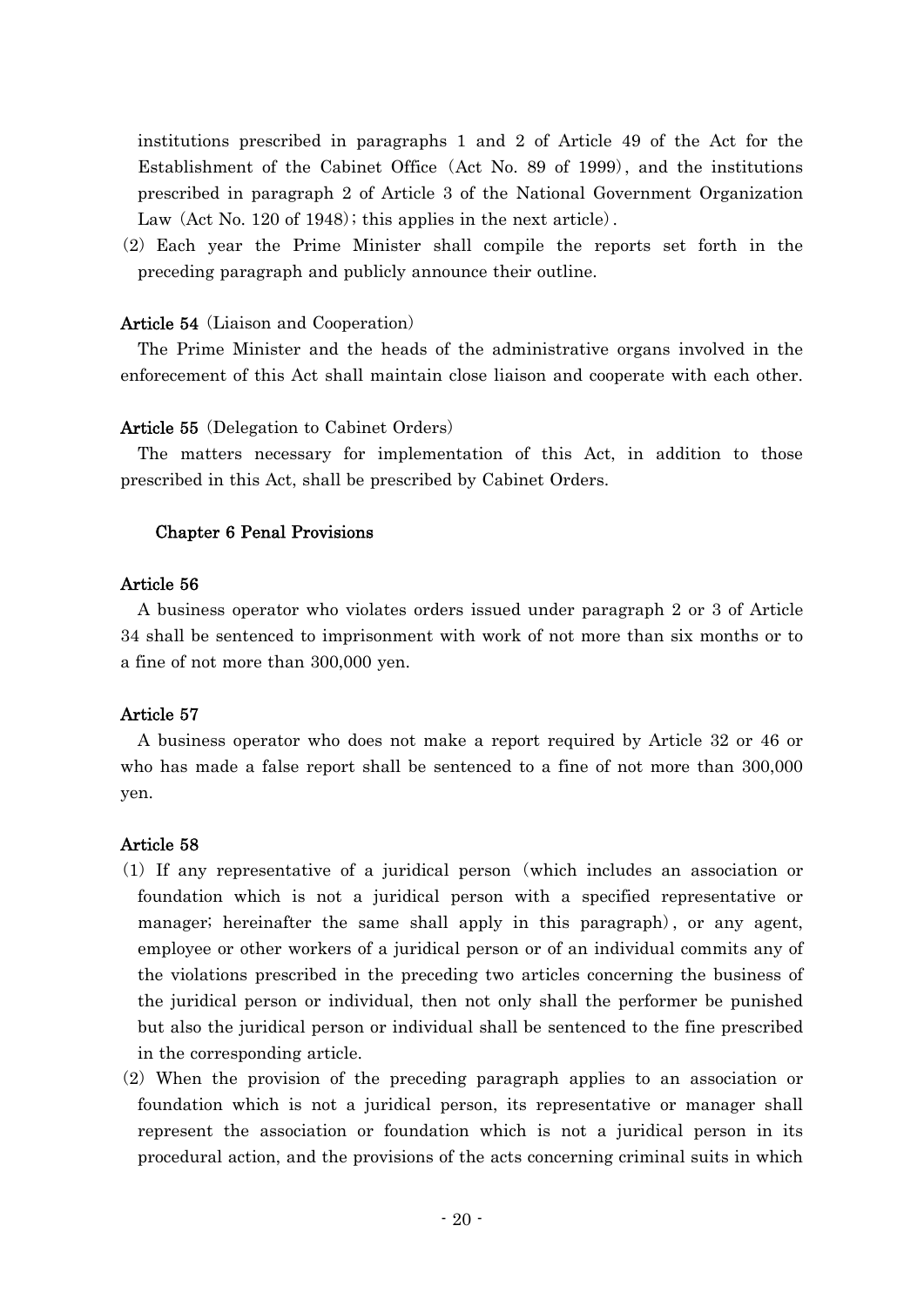a juridical person is the accused or suspect shall be apply mutatis mutandis.

## Article 59

A business operator who falls under any of the following items shall be sentenced to a civil fine of not more than 100,000 yen:

- $(i)$  A business operator who does not make a notification required by paragraph 1 of Article 40 or who has made a false notification
- $(i)$  A business operator who violates the provision of Article 45

#### Supplementary Provisions (Extract)

#### Article 1 (Effective Date)

This Act shall come into force as from the day of promulgation. However, the provisions of Chapter 4 to Chapter 6 and Article 2 to Article 6 of the supplementary Provisions shall become effective as of the date specified by a Cabinet Order within a period not exceeding two years from the day of promulgation.

### Article 2 (Transitional Measures Concerning a Consent of a Person)

Where a person has given consent to the handling of his or her personal information prior to enforcement of this Act, and where the consent is equivalent to the consent that allows the personal information to be handled for a purpose other than the Purpose of Utilization specified under paragraph 1 of Article 15, then it shall be deemed that there is such consent as is prescribed in paragraph 1 or 2 of Article 16.

### Article 3

Where a person has given consent to the handling of his or her personal information prior to enforcement of this Act, and where the consent is equivalent to the consent that allows the personal data to be provided to a third party under paragraph 1 of Article 23, then it shall be deemed that there is such consent as is prescribed in the same paragraph.

#### **Article 4** (Transitional Measures Concerning Notices)

If an individual has been notified, prior to enforcement of this Act, of the matters that shall be notified to the individual or be put in a readily accessible condition for the individual under paragraph 2 of Article 23, then it shall be deemed that the notice concerned has been given under the provision of the same paragraph.

### Article 5

If an individual has been notified, prior to enforcement of this Act, of the matters